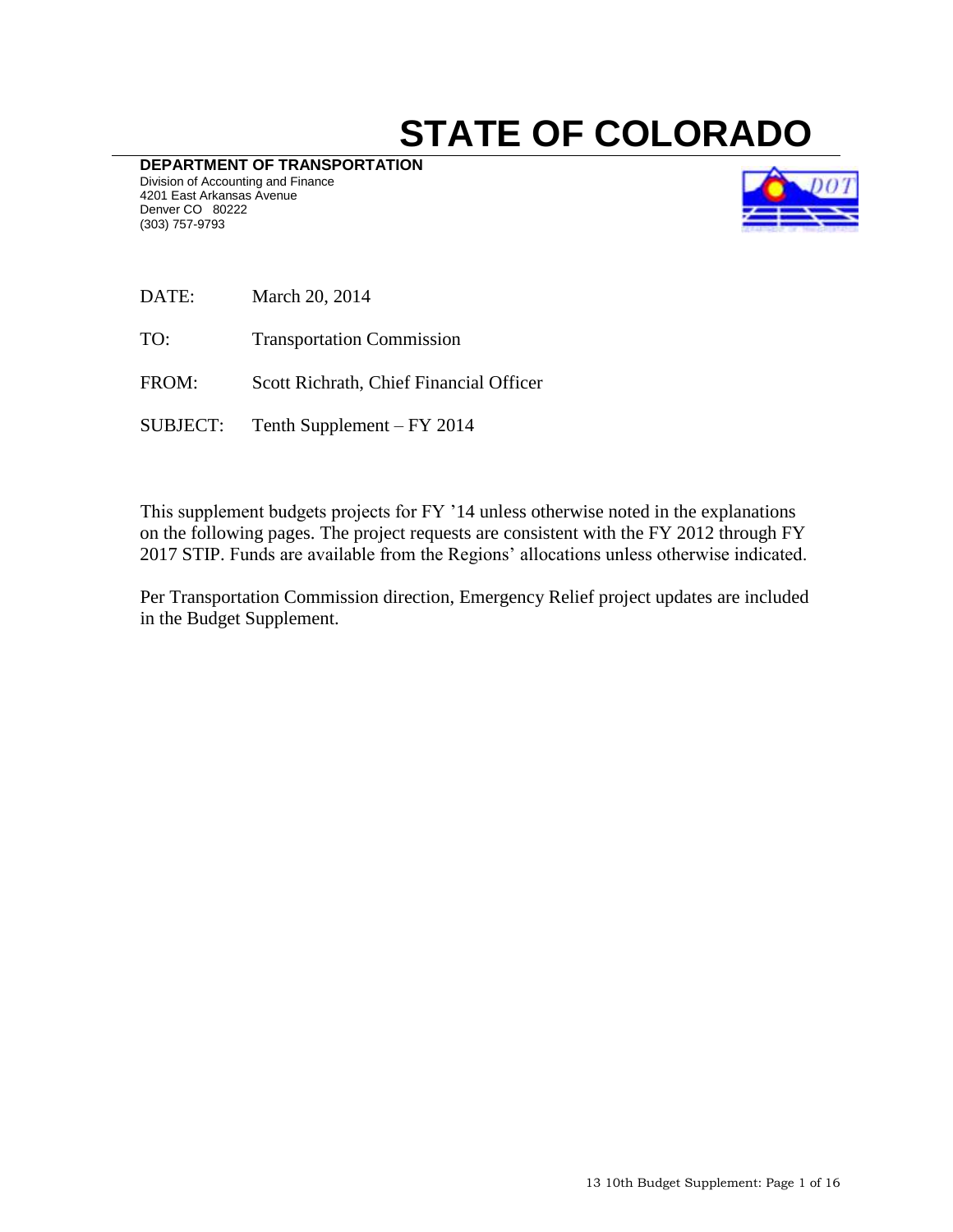Transportation Commission 10th Supplement FY 2014 March 2014 Page 2 of 10

In FY 2013, the Transportation Commission approved \$86,000,000 of Surface Treatment Program projects for advancement using FY 2014 funding. As a result, the FY 2014 Surface Treatment Program requires advancement of future years' funds to maintain a whole budget.

The Surface Treatment projects in this Supplement request FY 2015 and FY 2016 advance budget. Under cash management principles that will become part of future budget policy, staff will advance budget Surface Treatment funds as needed. CDOT staff will be demonstrating progress towards expending the advance budgeted surface treatment funds. Progress will be reported at the Program Management monthly workshops.

This report now reflects year of budget and year of expenditure detail.

**The new Transportation Commission budget policy directive would not require the projects that follow to be approved in a monthly budget supplement.**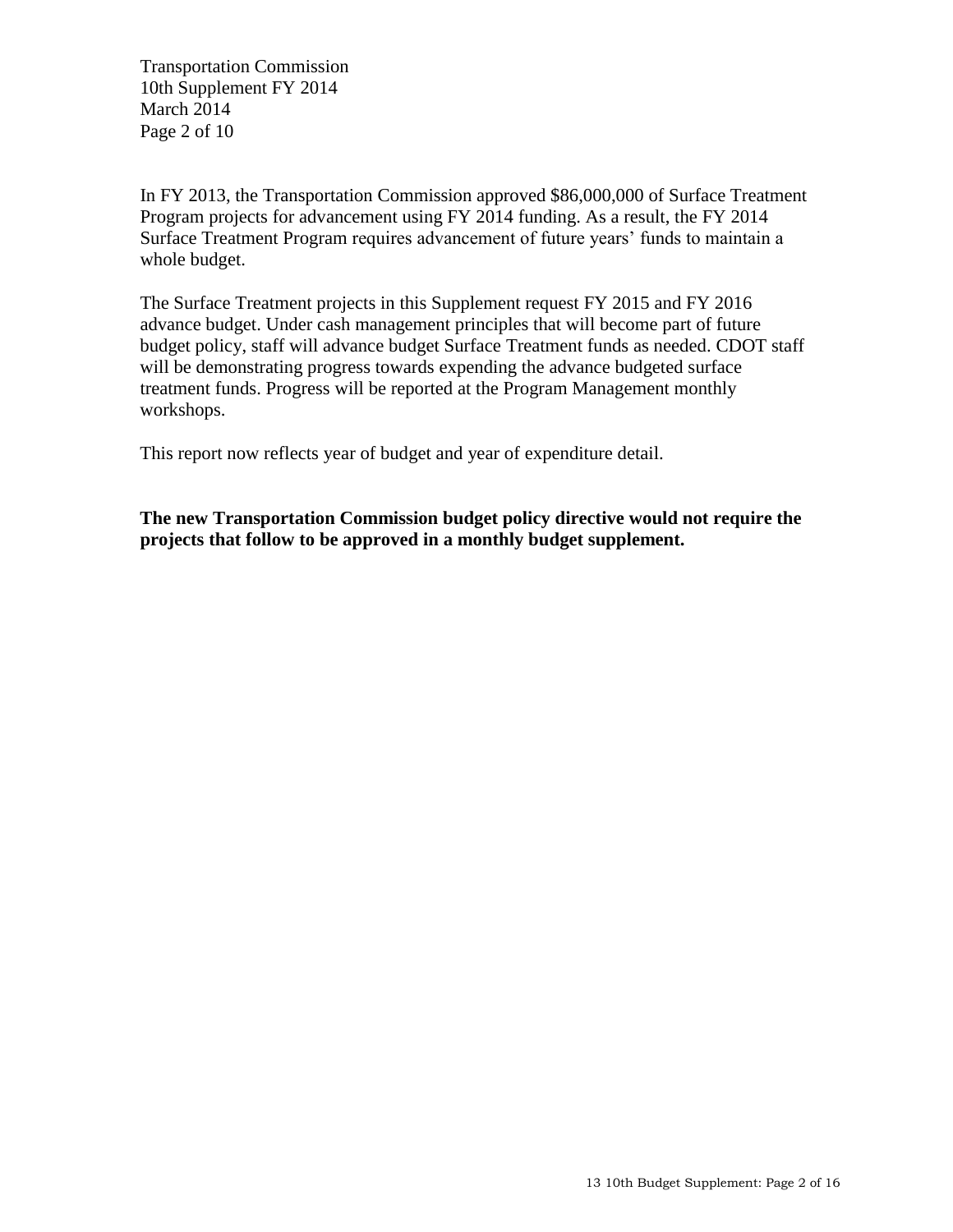Transportation Commission 10th Supplement FY 2014 March 2014 Page 3 of 10

# **Region 1**

\$2,000,000 – *I-70 and I-76: Various Locations –* **Bridge Program** – Bridge Deck Rehabilitation *–* This action budgets the construction phase of work. Construction advertisement is scheduled for May 2014. (19730/1000192192)

| I-70 and I-76: Bridge Deck Rehabilitation @ Various Locations                                                |                                   |  |  |  |  |  |  |  |  |  |
|--------------------------------------------------------------------------------------------------------------|-----------------------------------|--|--|--|--|--|--|--|--|--|
| <b>Budget Components by Phase, Funding Program, Fiscal Year</b>                                              |                                   |  |  |  |  |  |  |  |  |  |
| <b>Tenth Supplement Action</b>                                                                               |                                   |  |  |  |  |  |  |  |  |  |
| Total<br><b>Phase</b><br>Current<br><b>Year of Budget</b>                                                    | <b>Expended</b><br><b>Revised</b> |  |  |  |  |  |  |  |  |  |
| <b>FY 2014</b><br><b>FY 2015</b><br><b>FY 2016</b><br>of Work<br><b>Budget</b><br>Program Area<br>Request    | <b>To-Date</b><br><b>Budget</b>   |  |  |  |  |  |  |  |  |  |
| \$0<br>\$120,000<br>\$0<br>\$0<br>\$0<br><b>Design</b><br><b>Bridge Construction Program</b>                 | \$2,095<br>\$120,000              |  |  |  |  |  |  |  |  |  |
| \$0<br>\$0<br>\$0<br>\$120,000<br>\$0<br><b>Total Design</b>                                                 | \$2,095<br>\$120,000              |  |  |  |  |  |  |  |  |  |
| <b>Construction</b><br>\$0<br>\$0<br>\$2,000,000<br>\$2,000,000<br>\$0<br><b>Bridge Construction Program</b> | \$2,000,000<br>\$0                |  |  |  |  |  |  |  |  |  |
| \$0<br>\$0<br>\$0<br>\$2,000,000<br>\$2,000,000<br><b>Total Construction</b>                                 | \$0<br>\$2,000,000                |  |  |  |  |  |  |  |  |  |
| \$0<br>\$0<br><b>Total Project Budget</b><br>\$120,000<br>\$2,000,000<br>\$2,000,000                         | \$2,095<br>\$2,120,000            |  |  |  |  |  |  |  |  |  |
| Total<br><b>Year of Expenditure</b>                                                                          |                                   |  |  |  |  |  |  |  |  |  |
| FY 2014<br><b>FY 2015</b><br><b>FY 2016</b><br>Request                                                       |                                   |  |  |  |  |  |  |  |  |  |
| \$0<br>\$0<br>\$2,000,000<br>\$2,000,000                                                                     |                                   |  |  |  |  |  |  |  |  |  |
|                                                                                                              |                                   |  |  |  |  |  |  |  |  |  |

**I-70 and I-76: Bridge Deck Rehabilitation @ Various Locations**

 \$9,500,000 – *SH 121: Park Hill Avenue to Dartmouth Avenue –* **Surface Treatment Program** –Resurfacing *–* This action budgets the construction phase of work. The advancement of FY 2016 Surface Treatment Program funds is required as FY 2014 and FY 2015 funds have been fully budgeted. Construction advertisement is scheduled for May 2014. This project is on the Asset Management FY 2014 Surface Treatment list. (19671/1000192281)

|                                                                                                                                     | <b>Treathfull HBt.</b> (17071/1000172201) |               |                |                                |                |                |                |                 |
|-------------------------------------------------------------------------------------------------------------------------------------|-------------------------------------------|---------------|----------------|--------------------------------|----------------|----------------|----------------|-----------------|
| SH 121: Park Hill Avenue to Dartmouth Avenue (MP 4.047 - 12.204)<br><b>Budget Components by Phase, Funding Program, Fiscal Year</b> |                                           |               |                |                                |                |                |                |                 |
|                                                                                                                                     |                                           |               |                | <b>Tenth Supplement Action</b> |                |                |                |                 |
| Phase                                                                                                                               |                                           | Current       |                | <b>Year of Budget</b>          |                | <b>Total</b>   | <b>Revised</b> | <b>Expended</b> |
| of Work                                                                                                                             | Program Area                              | <b>Budget</b> | <b>FY 2014</b> | <b>FY 2015</b>                 | <b>FY 2016</b> | Request        | <b>Budget</b>  | <b>To-Date</b>  |
| <b>Design</b>                                                                                                                       | <b>Surface Treatment Program</b>          | \$124,764     | \$0            | \$0                            | \$0            | \$0            | \$124,764      | \$22,103        |
|                                                                                                                                     | <b>Total Design</b>                       | \$124,764     | \$0            | \$0                            | \$0            | \$0            | \$124,764      | \$22,103        |
| Construction                                                                                                                        | <b>Surface Treatment Program</b>          | \$0           | \$0            | \$0                            | \$9,500,000    | \$9,500,000    | \$9,500,000    | \$0             |
|                                                                                                                                     | <b>Total Construction</b>                 | \$0           | \$0            | \$0                            | \$9,500,000    | \$9,500,000    | \$9,500,000    | \$0             |
|                                                                                                                                     | <b>Total Project Budget</b>               | \$124,764     | \$0            | \$0                            | \$9,500,000    | \$9,500,000    | \$9,624,764    | \$22,103        |
|                                                                                                                                     |                                           |               |                | <b>Year of Expenditure</b>     |                | <b>Total</b>   |                |                 |
|                                                                                                                                     |                                           |               | <b>FY 2014</b> | <b>FY 2015</b>                 | <b>FY 2016</b> | <b>Request</b> |                |                 |
|                                                                                                                                     |                                           |               | \$500,000      | \$9,000,000                    | \$0            | \$9,500,000    |                |                 |
|                                                                                                                                     |                                           |               |                |                                |                |                |                |                 |
|                                                                                                                                     |                                           |               |                |                                |                |                |                |                 |

**SH 121: Park Hill Avenue to Dartmouth Avenue (MP 4.047 - 12.204)**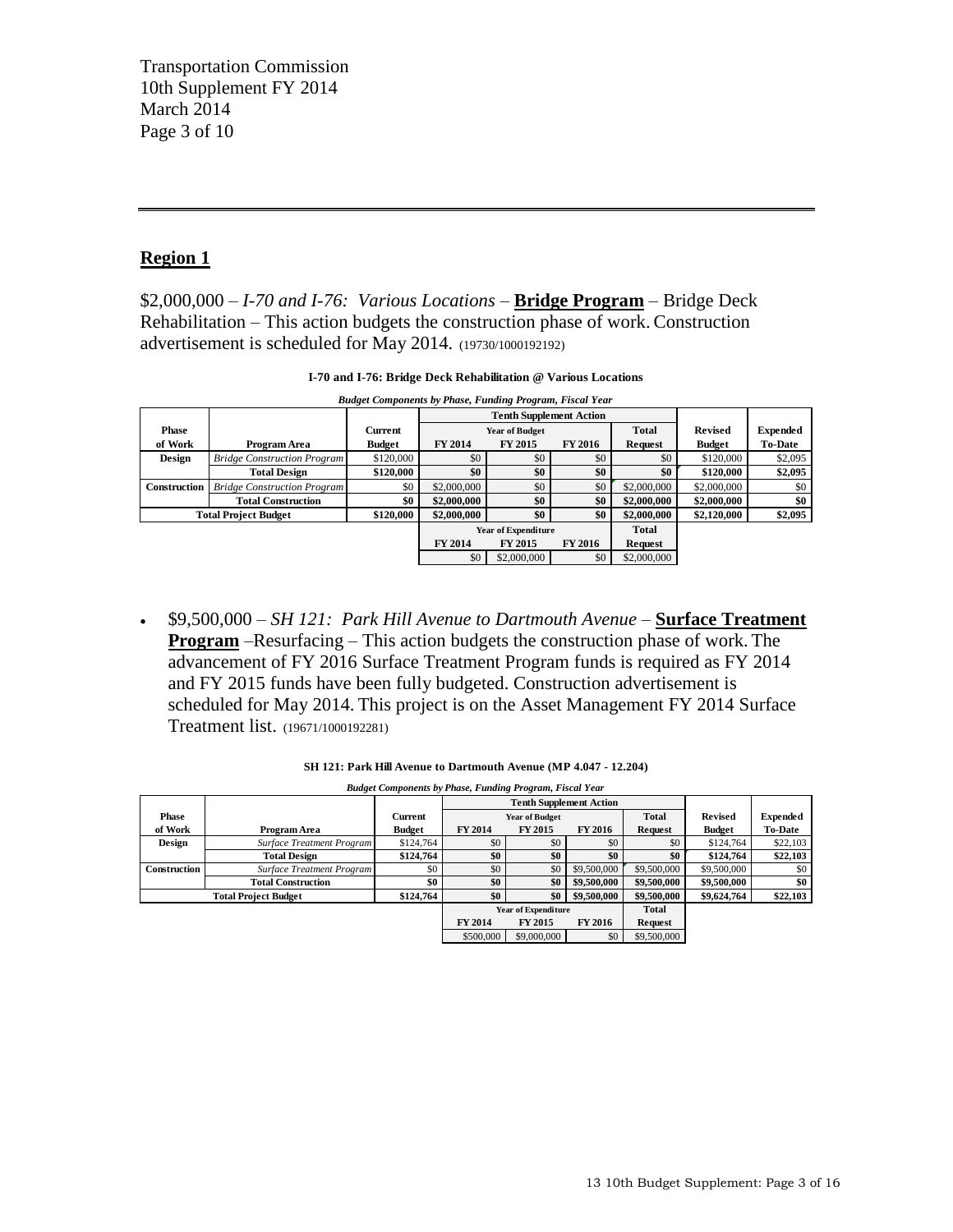Transportation Commission 10th Supplement FY 2014 March 2014 Page 4 of 10

# **Region 2**

 \$4,720,000 –– *SH 96: East of Wetmore to West of Red Creek Springs Road –* **Surface Treatment Program, Bridge Program** *–* Resurfacing *–* This action budgets the construction phase of work. The advancement of FY 2016 Surface Treatment Program funds is required as FY 2014 and FY 2015 funds have been fully budgeted. Construction advertisement is scheduled for April 2014. This project is on the Asset Management FY 2014 Surface Treatment list as amended in January 2014. (19127/10001…)

|  |  | SH 96: East of Wetmore to West of Red Creek Springs Road (MP 26 - 46) |  |
|--|--|-----------------------------------------------------------------------|--|

| (19121/10001)                                                                                                                            |               |                                |                |                |                            |                |                 |  |
|------------------------------------------------------------------------------------------------------------------------------------------|---------------|--------------------------------|----------------|----------------|----------------------------|----------------|-----------------|--|
| SH 96: East of Wetmore to West of Red Creek Springs Road (MP 26 - 46)<br><b>Budget Components by Phase, Funding Program, Fiscal Year</b> |               |                                |                |                |                            |                |                 |  |
|                                                                                                                                          |               | <b>Tenth Supplement Action</b> |                |                |                            |                |                 |  |
|                                                                                                                                          | Current       | <b>Year of Budget</b>          |                |                | <b>Total</b>               | <b>Revised</b> | <b>Expended</b> |  |
| Program Area                                                                                                                             | <b>Budget</b> | <b>FY 2014</b>                 | <b>FY 2015</b> | <b>FY 2016</b> | Request                    | <b>Budget</b>  | <b>Budget</b>   |  |
| <b>Bridge Construction Program</b>                                                                                                       | \$0           | \$350,000                      | \$0            | \$0            | \$350,000                  | \$350,000      | \$0             |  |
| Surface Treatment Program                                                                                                                | \$0           | \$0                            | \$0            | \$4,370,000    | \$4,370,000                | \$4,370,000    | \$0             |  |
| <b>Total Construction</b>                                                                                                                | \$0           | \$350,000                      | \$0            | \$4,370,000    | \$4,720,000                | \$4,720,000    | \$0             |  |
| <b>Total Project Budget</b>                                                                                                              |               | \$350,000                      | \$0            | \$4,370,000    | \$4,720,000                | \$4,720,000    | \$0             |  |
|                                                                                                                                          |               |                                |                |                | <b>Total</b>               |                |                 |  |
|                                                                                                                                          |               | FY 2014                        | <b>FY 2015</b> | <b>FY 2016</b> | Request                    |                |                 |  |
|                                                                                                                                          |               | \$700,000                      | \$4,020,000    | \$0            | \$4,720,000                |                |                 |  |
|                                                                                                                                          |               |                                |                |                |                            |                |                 |  |
|                                                                                                                                          |               | \$0                            |                |                | <b>Year of Expenditure</b> |                |                 |  |

#### **Region 3**

\$500,000 – *SH 82: Lake* County *–* **RAMP, Bridge Program** –*–* Culverts *–* This action budgets the construction phase of work. Construction advertisement is scheduled for May 2014. RAMP comprises 74% of project budget. (19472/1000192309)

| 2014. RAMP comprises 74% of project budget. (19472/1000192309)                                         |                                    |               |                       |                                |                |                |                |                 |
|--------------------------------------------------------------------------------------------------------|------------------------------------|---------------|-----------------------|--------------------------------|----------------|----------------|----------------|-----------------|
| US 82: Lake County (MP 72.1 - 73.1)<br><b>Budget Components by Phase, Funding Program, Fiscal Year</b> |                                    |               |                       |                                |                |                |                |                 |
|                                                                                                        |                                    |               |                       | <b>Tenth Supplement Action</b> |                |                |                |                 |
| Phase                                                                                                  |                                    | Current       | <b>Year of Budget</b> |                                |                | Total          | <b>Revised</b> | <b>Expended</b> |
| of Work                                                                                                | Program Area                       | <b>Budget</b> | <b>FY 2014</b>        | <b>FY 2015</b>                 | <b>FY 2016</b> | <b>Request</b> | <b>Budget</b>  | <b>To-Date</b>  |
| <b>Design</b>                                                                                          | <b>Bridge Construction Program</b> | \$180,000     | \$0                   | \$0                            | \$0            | \$0            | \$180,000      | \$38,370        |
|                                                                                                        | <b>Total Design</b>                | \$180,000     | \$0                   | \$0                            | \$0            | \$0            | \$180,000      | \$38,370        |
| Construction                                                                                           | <b>Bridge Culvert Program</b>      | \$0           | \$500,000             | \$0                            | \$0            | \$500,000      | \$500,000      | \$0             |
|                                                                                                        | <b>Total Construction</b>          | \$0           | \$500,000             | \$0                            | \$0            | \$500,000      | \$500,000      | \$0             |
|                                                                                                        | <b>Total Project Budget</b>        | \$180,000     | \$500,000             | \$0                            | \$0            | \$500,000      | \$680,000      | \$38,370        |
|                                                                                                        |                                    |               |                       | <b>Year of Expenditure</b>     |                | Total          |                |                 |
|                                                                                                        |                                    |               | <b>FY 2014</b>        | <b>FY 2015</b>                 | <b>FY 2016</b> | Request        |                |                 |
|                                                                                                        |                                    |               | \$0                   | \$500,000                      | \$0            | \$500,000      |                |                 |
|                                                                                                        |                                    |               |                       |                                |                |                |                |                 |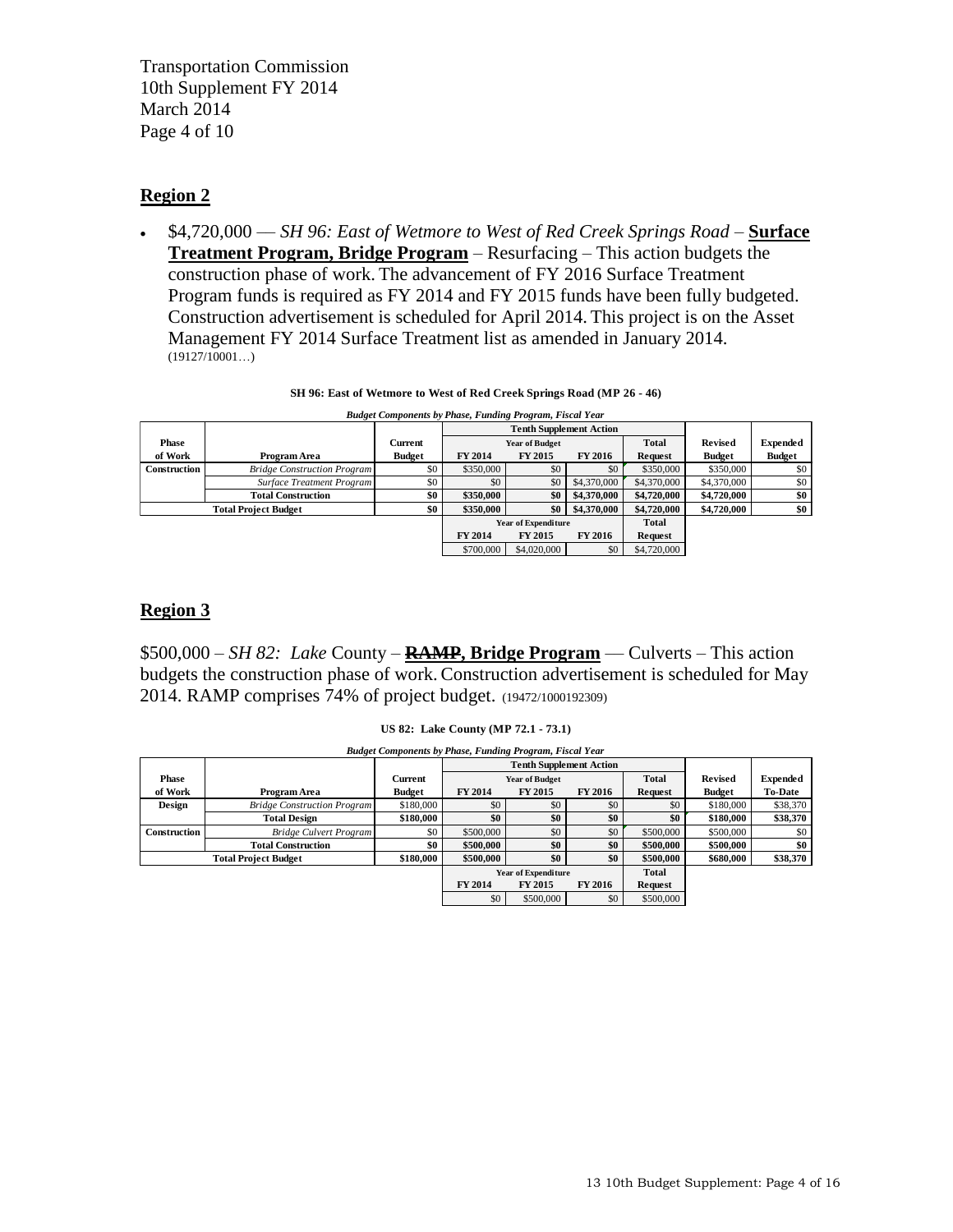Transportation Commission 10th Supplement FY 2014 March 2014 Page 5 of 10

 \$2,600,000 – *Montrose Residency –* **RAMP, Bridge Program** – Culverts *–* This action budgets the construction phase of work. Construction advertisement is scheduled for May 2014. RAMP comprises 56% of project budget. (18612/1000192110)

| SCIEGUICU IOI IVIAY 2014. INAIVIE COIIIDIISES JO $\%$ OI DIOJECT DUUGET. (18612/1000192110) |               |             |                |                       |                                                              |                |                 |  |  |  |
|---------------------------------------------------------------------------------------------|---------------|-------------|----------------|-----------------------|--------------------------------------------------------------|----------------|-----------------|--|--|--|
| <b>Montrose Residency - Culvert Program</b>                                                 |               |             |                |                       |                                                              |                |                 |  |  |  |
| <b>Budget Components by Phase, Funding Program, Fiscal Year</b>                             |               |             |                |                       |                                                              |                |                 |  |  |  |
|                                                                                             |               |             |                |                       |                                                              |                |                 |  |  |  |
|                                                                                             | Current       |             |                |                       | <b>Total</b>                                                 | <b>Revised</b> | <b>Expended</b> |  |  |  |
| Program Area                                                                                | <b>Budget</b> | FY 2014     | FY 2015        | FY 2016               | Request                                                      | <b>Budget</b>  | <b>Budget</b>   |  |  |  |
| <b>Bridge Culvert Program</b>                                                               | \$25,000      | \$0         | \$0            | \$0                   | \$0                                                          | \$25,000       | \$1,058         |  |  |  |
| <b>Total ROW</b>                                                                            | \$25,000      | \$0         | \$0            | \$0                   | \$0                                                          | \$25,000       | \$1,058         |  |  |  |
| <b>Bridge Culvert Program</b>                                                               | \$30,000      | \$0         | \$0            | \$0                   | \$0                                                          | \$30,000       | \$218,710       |  |  |  |
| <b>Bridge Construction Program</b>                                                          | \$240,000     | \$0         | \$0            | \$0                   | \$0                                                          | \$240,000      | \$218,710       |  |  |  |
| <b>Total Design</b>                                                                         | \$270,000     | \$0         | \$0            | \$0                   | \$0                                                          | \$270,000      | \$437,420       |  |  |  |
| <b>Bridge Culvert Program</b>                                                               | \$0           | \$2,600,000 | \$0            | \$0                   | \$2,600,000                                                  | \$2,600,000    | \$0             |  |  |  |
| <b>Total Construction</b>                                                                   | \$0           | \$2,600,000 | \$0            | \$0                   | \$2,600,000                                                  | \$2,600,000    | \$0             |  |  |  |
| <b>Total Project Budget</b>                                                                 | \$295,000     | \$2,600,000 | \$0            | \$0                   | \$2,600,000                                                  | \$2,895,000    | \$438,478       |  |  |  |
|                                                                                             |               |             |                |                       | <b>Total</b>                                                 |                |                 |  |  |  |
|                                                                                             |               | FY 2014     | <b>FY 2015</b> | FY 2016               | <b>Request</b>                                               |                |                 |  |  |  |
|                                                                                             |               | \$0         | \$2,600,000    | \$0                   | \$2,600,000                                                  |                |                 |  |  |  |
|                                                                                             |               |             |                |                       |                                                              |                |                 |  |  |  |
|                                                                                             |               |             |                | <b>Year of Budget</b> | <b>Tenth Supplement Action</b><br><b>Year of Expenditure</b> |                |                 |  |  |  |

 \$6,875,805 – *US 40: Steamboat East and West –* **Surface Treatment Program, Bridge Program, Highway Safety Improvement Program** –Resurfacing *–* This action budgets the construction phase of work. The advancement of FY 2016 Surface Treatment Program funds is required as FY 2014 and FY 2015 funds have been fully budgeted. Construction advertisement is scheduled for May 2014. This project is on the Asset Management FY 2014 Surface Treatment list. (19708/1000192153)

|                             | US 40: Steamboat East and West (MP 129.9 - 139.1) |                                                                                                   |                |                            |                |                |                |                 |  |
|-----------------------------|---------------------------------------------------|---------------------------------------------------------------------------------------------------|----------------|----------------------------|----------------|----------------|----------------|-----------------|--|
|                             |                                                   | <b>Budget Components by Phase, Funding Program, Fiscal Year</b><br><b>Tenth Supplement Action</b> |                |                            |                |                |                |                 |  |
| Phase                       |                                                   | <b>Current</b>                                                                                    |                | <b>Year of Budget</b>      |                | <b>Total</b>   | <b>Revised</b> | <b>Expended</b> |  |
| of Work                     | Program Area                                      | <b>Budget</b>                                                                                     | <b>FY 2014</b> | <b>FY 2015</b>             | <b>FY 2016</b> | <b>Request</b> | <b>Budget</b>  | <b>Budget</b>   |  |
| <b>Construction</b>         | <b>Bridge Construction Program</b>                | \$0                                                                                               | \$55,805       | \$0                        | \$0            | \$55,805       | \$55,805       | \$0             |  |
|                             | <b>Surface Treatment Program</b>                  | \$0                                                                                               | \$0            | \$886,263                  | \$5,113,737    | \$6,000,000    | \$6,000,000    |                 |  |
|                             | Highway Safety Improvement Program                | \$0                                                                                               | \$820,000      | \$0                        | \$0            | \$820,000      | \$820,000      | \$0             |  |
|                             | <b>Total Construction</b>                         | \$0                                                                                               | \$875,805      | \$886,263                  | \$5,113,737    | \$6,875,805    | \$6,875,805    | \$0             |  |
| <b>Total Project Budget</b> |                                                   | \$0                                                                                               | \$875,805      | \$886,263                  | \$5,113,737    | \$6,875,805    | \$6,875,805    | \$0             |  |
|                             |                                                   |                                                                                                   |                | <b>Year of Expenditure</b> |                | Total          |                |                 |  |
|                             |                                                   |                                                                                                   | <b>FY 2014</b> | <b>FY 2015</b>             | <b>FY 2016</b> | <b>Request</b> |                |                 |  |
|                             |                                                   |                                                                                                   | \$875,805      | \$6,000,000                | \$0            | \$6,875,805    |                |                 |  |
|                             |                                                   |                                                                                                   |                |                            |                |                |                |                 |  |
|                             |                                                   |                                                                                                   |                |                            |                |                |                |                 |  |

**US 40: Steamboat East and West (MP 129.9 - 139.1)** *Budget Components by Phase, Funding Program, Fiscal Year*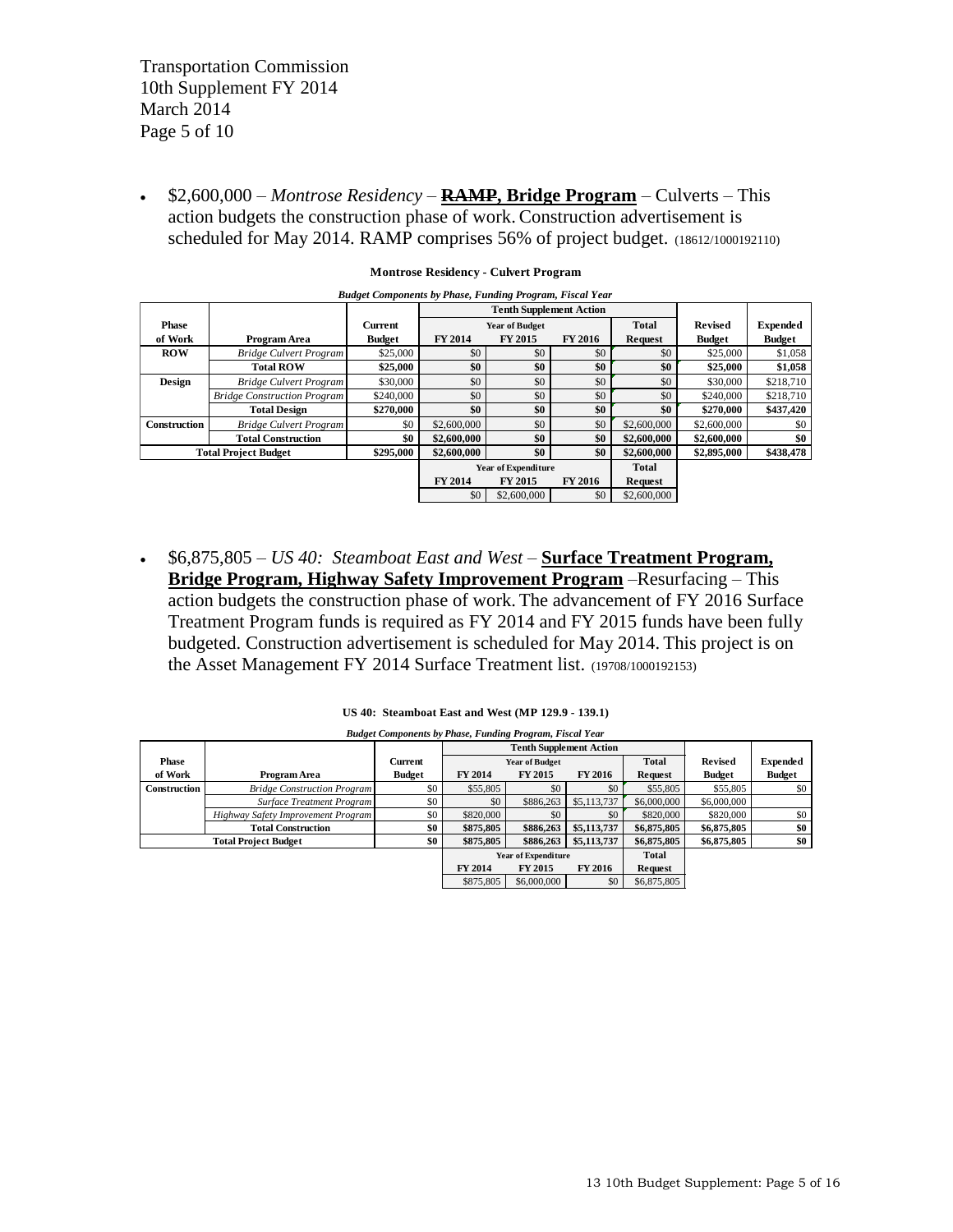Transportation Commission 10th Supplement FY 2014 March 2014 Page 6 of 10

# **Region 4**

 \$5,959,000 – *SH 86: Ramah Road - East –* **Surface Treatment Program, Bridge Program** – Resurfacing *–* This action budgets the construction phase of work. The advancement of FY 2015 Surface Treatment Program funds is required as FY 2014 and FY 2015 funds have been fully budgeted. Construction advertisement is scheduled for May 2014. This project is on the Asset Management FY 2014 Surface Treatment list as amended in January 2014. (19983/1000191725)

|                                                                                                              | Treatment itst as amended in January 2014. (19983/1000191725) |                |                                |                            |                |                |                |                 |  |  |
|--------------------------------------------------------------------------------------------------------------|---------------------------------------------------------------|----------------|--------------------------------|----------------------------|----------------|----------------|----------------|-----------------|--|--|
| SH 86: Ramah Road - East (MP 38.1 - 50.5)<br><b>Budget Components by Phase, Funding Program, Fiscal Year</b> |                                                               |                |                                |                            |                |                |                |                 |  |  |
|                                                                                                              |                                                               |                | <b>Tenth Supplement Action</b> |                            |                |                |                |                 |  |  |
| <b>Phase</b>                                                                                                 |                                                               | <b>Current</b> | <b>Year of Budget</b>          |                            |                | Total          | <b>Revised</b> | <b>Expended</b> |  |  |
| of Work                                                                                                      | Program Area                                                  | <b>Budget</b>  | FY 2014                        | <b>FY 2015</b>             | <b>FY 2016</b> | <b>Request</b> | <b>Budget</b>  | <b>Budget</b>   |  |  |
| Construction                                                                                                 | <b>Bridge Construction Program</b>                            | \$0            | \$0                            | \$1,094,000                | \$0            | \$1,094,000    | \$1,094,000    | \$0             |  |  |
|                                                                                                              | Surface Treatment Program                                     | \$0            | \$0                            | \$4,865,000                | \$0            | \$4,865,000    | \$4,865,000    | \$0             |  |  |
|                                                                                                              | <b>Total Construction</b>                                     | \$0            | \$0                            | \$5,959,000                | \$0            | \$5,959,000    | \$5,959,000    | \$0             |  |  |
| <b>Total Project Budget</b>                                                                                  |                                                               | \$0            | \$0                            | \$5,959,000                | \$0            | \$5,959,000    | \$5,959,000    | \$0             |  |  |
|                                                                                                              |                                                               |                |                                | <b>Year of Expenditure</b> |                | Total          |                |                 |  |  |
|                                                                                                              |                                                               |                | FY 2014                        | <b>FY 2015</b>             | <b>FY 2016</b> | Request        |                |                 |  |  |
|                                                                                                              |                                                               |                | \$0                            | \$5,959,000                | \$0            | \$5,959,000    |                |                 |  |  |
|                                                                                                              |                                                               |                |                                |                            |                |                |                |                 |  |  |

|  | SH 86: Ramah Road - East (MP 38.1 - 50.5) |
|--|-------------------------------------------|
|--|-------------------------------------------|

 \$19,600,000 – *US 287: SH 1 to La Porte Bypass –* **Surface Treatment Program, Regional Priority Program, FASTER Safety Program** – Reconstruction *–* This action budgets the construction phase of work. The advancement of FY 2015 Surface Treatment Program funds and FY 2015 FASTER Safety is required as FY 2014 funds have been fully budgeted. Construction advertisement is scheduled for April 2014. This project is on the Asset Management FY 2014 Surface Treatment list as amended in January 2014. RAMP comprises 48.61% of this project. (19983/1000191725)

| US 287: SH 1 to La Porte Bypass (MP 348.5 - 350.4)<br><b>Budget Components by Phase, Funding Program, Fiscal Year</b><br><b>Tenth Supplement Action</b><br><b>Phase</b><br><b>Total</b><br><b>Revised</b><br><b>Expended</b><br>Current<br><b>Year of Budget</b><br>of Work<br>FY 2014<br>FY 2015<br>FY 2016<br><b>To-Date</b><br>Program Area<br><b>Budget</b><br><b>Budget</b><br>Request<br><b>ROW</b><br>Regional Priority Program<br>\$0<br>\$4,030,000<br>\$0<br>\$0<br>\$0<br>\$4,030,000<br>\$3,710,930<br>\$0<br>\$0<br>\$0<br>\$0<br><b>FASTER Safety Program</b><br>\$1,800,000<br>\$1,800,000<br>\$0<br>\$0<br>\$0<br>\$0<br>\$0<br>\$3,710,930<br><b>Total ROW</b><br>\$5,830,000<br>\$5,830,000<br>\$0<br>\$0<br>\$0<br>\$0<br><b>Utility</b><br>\$15,000<br>Regional Priority Program<br>\$15,000<br>\$0<br>\$0<br>\$0<br>\$0<br>\$2,700,000<br>\$0<br>\$2,700,000<br>\$0<br><b>FASTER Safety Program</b><br>\$0<br>\$0<br>\$0<br>\$0<br>\$2,715,000<br>\$0<br><b>Total Utility</b><br>\$2,715,000<br>\$0<br>\$0<br>\$0<br>\$0<br>\$4,692,000<br>\$3,617,864<br>Design<br>\$4,692,000<br>Regional Priority Program<br>\$4,692,000<br>\$0<br><b>Total Design</b><br>\$0<br>\$0<br>\$0<br>\$4,692,000<br>\$3,617,864<br>\$13,100,000<br>Construction<br>\$0<br>\$0<br>\$13,100,000<br>\$13,100,000<br>Regional Priority Program<br>\$0<br>\$0<br>Surface Treatment Program<br>\$0<br>\$1,000,000<br>\$0<br>\$0<br>\$0<br>\$1,000,000<br>\$1,000,000<br>\$0<br>\$0<br>\$0<br>\$0<br><b>FASTER Safety</b><br>\$5,500,000<br>\$5,500,000<br>\$5,500,000<br>\$0<br><b>Total Construction</b><br>\$0<br>\$0<br>\$0<br>\$19,600,000<br>\$19,600,000<br>\$19,600,000<br>\$0<br>\$7,328,794<br>\$13,237,000<br>\$19,600,000<br><b>Total Project Budget</b><br>\$0<br>\$19,600,000<br>\$32,837,000<br><b>Year of Expenditure</b><br><b>Total</b><br>FY 2014<br>FY 2015<br><b>FY 2016</b><br>Request<br>\$12,000,000<br>\$6,800,000<br>\$19,600,000<br>\$800,000 |  | in January 2014. RAMP comprises $48.61\%$ of this project. (19983/1000191725) |  |  |  |  |  |  |  |  |
|---------------------------------------------------------------------------------------------------------------------------------------------------------------------------------------------------------------------------------------------------------------------------------------------------------------------------------------------------------------------------------------------------------------------------------------------------------------------------------------------------------------------------------------------------------------------------------------------------------------------------------------------------------------------------------------------------------------------------------------------------------------------------------------------------------------------------------------------------------------------------------------------------------------------------------------------------------------------------------------------------------------------------------------------------------------------------------------------------------------------------------------------------------------------------------------------------------------------------------------------------------------------------------------------------------------------------------------------------------------------------------------------------------------------------------------------------------------------------------------------------------------------------------------------------------------------------------------------------------------------------------------------------------------------------------------------------------------------------------------------------------------------------------------------------------------------------------------------------------------------------------------------------------------------------------------------------------------------|--|-------------------------------------------------------------------------------|--|--|--|--|--|--|--|--|
|                                                                                                                                                                                                                                                                                                                                                                                                                                                                                                                                                                                                                                                                                                                                                                                                                                                                                                                                                                                                                                                                                                                                                                                                                                                                                                                                                                                                                                                                                                                                                                                                                                                                                                                                                                                                                                                                                                                                                                     |  |                                                                               |  |  |  |  |  |  |  |  |
|                                                                                                                                                                                                                                                                                                                                                                                                                                                                                                                                                                                                                                                                                                                                                                                                                                                                                                                                                                                                                                                                                                                                                                                                                                                                                                                                                                                                                                                                                                                                                                                                                                                                                                                                                                                                                                                                                                                                                                     |  |                                                                               |  |  |  |  |  |  |  |  |
|                                                                                                                                                                                                                                                                                                                                                                                                                                                                                                                                                                                                                                                                                                                                                                                                                                                                                                                                                                                                                                                                                                                                                                                                                                                                                                                                                                                                                                                                                                                                                                                                                                                                                                                                                                                                                                                                                                                                                                     |  |                                                                               |  |  |  |  |  |  |  |  |
|                                                                                                                                                                                                                                                                                                                                                                                                                                                                                                                                                                                                                                                                                                                                                                                                                                                                                                                                                                                                                                                                                                                                                                                                                                                                                                                                                                                                                                                                                                                                                                                                                                                                                                                                                                                                                                                                                                                                                                     |  |                                                                               |  |  |  |  |  |  |  |  |
|                                                                                                                                                                                                                                                                                                                                                                                                                                                                                                                                                                                                                                                                                                                                                                                                                                                                                                                                                                                                                                                                                                                                                                                                                                                                                                                                                                                                                                                                                                                                                                                                                                                                                                                                                                                                                                                                                                                                                                     |  |                                                                               |  |  |  |  |  |  |  |  |
|                                                                                                                                                                                                                                                                                                                                                                                                                                                                                                                                                                                                                                                                                                                                                                                                                                                                                                                                                                                                                                                                                                                                                                                                                                                                                                                                                                                                                                                                                                                                                                                                                                                                                                                                                                                                                                                                                                                                                                     |  |                                                                               |  |  |  |  |  |  |  |  |
|                                                                                                                                                                                                                                                                                                                                                                                                                                                                                                                                                                                                                                                                                                                                                                                                                                                                                                                                                                                                                                                                                                                                                                                                                                                                                                                                                                                                                                                                                                                                                                                                                                                                                                                                                                                                                                                                                                                                                                     |  |                                                                               |  |  |  |  |  |  |  |  |
|                                                                                                                                                                                                                                                                                                                                                                                                                                                                                                                                                                                                                                                                                                                                                                                                                                                                                                                                                                                                                                                                                                                                                                                                                                                                                                                                                                                                                                                                                                                                                                                                                                                                                                                                                                                                                                                                                                                                                                     |  |                                                                               |  |  |  |  |  |  |  |  |
|                                                                                                                                                                                                                                                                                                                                                                                                                                                                                                                                                                                                                                                                                                                                                                                                                                                                                                                                                                                                                                                                                                                                                                                                                                                                                                                                                                                                                                                                                                                                                                                                                                                                                                                                                                                                                                                                                                                                                                     |  |                                                                               |  |  |  |  |  |  |  |  |
|                                                                                                                                                                                                                                                                                                                                                                                                                                                                                                                                                                                                                                                                                                                                                                                                                                                                                                                                                                                                                                                                                                                                                                                                                                                                                                                                                                                                                                                                                                                                                                                                                                                                                                                                                                                                                                                                                                                                                                     |  |                                                                               |  |  |  |  |  |  |  |  |
|                                                                                                                                                                                                                                                                                                                                                                                                                                                                                                                                                                                                                                                                                                                                                                                                                                                                                                                                                                                                                                                                                                                                                                                                                                                                                                                                                                                                                                                                                                                                                                                                                                                                                                                                                                                                                                                                                                                                                                     |  |                                                                               |  |  |  |  |  |  |  |  |
|                                                                                                                                                                                                                                                                                                                                                                                                                                                                                                                                                                                                                                                                                                                                                                                                                                                                                                                                                                                                                                                                                                                                                                                                                                                                                                                                                                                                                                                                                                                                                                                                                                                                                                                                                                                                                                                                                                                                                                     |  |                                                                               |  |  |  |  |  |  |  |  |
|                                                                                                                                                                                                                                                                                                                                                                                                                                                                                                                                                                                                                                                                                                                                                                                                                                                                                                                                                                                                                                                                                                                                                                                                                                                                                                                                                                                                                                                                                                                                                                                                                                                                                                                                                                                                                                                                                                                                                                     |  |                                                                               |  |  |  |  |  |  |  |  |
|                                                                                                                                                                                                                                                                                                                                                                                                                                                                                                                                                                                                                                                                                                                                                                                                                                                                                                                                                                                                                                                                                                                                                                                                                                                                                                                                                                                                                                                                                                                                                                                                                                                                                                                                                                                                                                                                                                                                                                     |  |                                                                               |  |  |  |  |  |  |  |  |
|                                                                                                                                                                                                                                                                                                                                                                                                                                                                                                                                                                                                                                                                                                                                                                                                                                                                                                                                                                                                                                                                                                                                                                                                                                                                                                                                                                                                                                                                                                                                                                                                                                                                                                                                                                                                                                                                                                                                                                     |  |                                                                               |  |  |  |  |  |  |  |  |
|                                                                                                                                                                                                                                                                                                                                                                                                                                                                                                                                                                                                                                                                                                                                                                                                                                                                                                                                                                                                                                                                                                                                                                                                                                                                                                                                                                                                                                                                                                                                                                                                                                                                                                                                                                                                                                                                                                                                                                     |  |                                                                               |  |  |  |  |  |  |  |  |
|                                                                                                                                                                                                                                                                                                                                                                                                                                                                                                                                                                                                                                                                                                                                                                                                                                                                                                                                                                                                                                                                                                                                                                                                                                                                                                                                                                                                                                                                                                                                                                                                                                                                                                                                                                                                                                                                                                                                                                     |  |                                                                               |  |  |  |  |  |  |  |  |
|                                                                                                                                                                                                                                                                                                                                                                                                                                                                                                                                                                                                                                                                                                                                                                                                                                                                                                                                                                                                                                                                                                                                                                                                                                                                                                                                                                                                                                                                                                                                                                                                                                                                                                                                                                                                                                                                                                                                                                     |  |                                                                               |  |  |  |  |  |  |  |  |
|                                                                                                                                                                                                                                                                                                                                                                                                                                                                                                                                                                                                                                                                                                                                                                                                                                                                                                                                                                                                                                                                                                                                                                                                                                                                                                                                                                                                                                                                                                                                                                                                                                                                                                                                                                                                                                                                                                                                                                     |  |                                                                               |  |  |  |  |  |  |  |  |
|                                                                                                                                                                                                                                                                                                                                                                                                                                                                                                                                                                                                                                                                                                                                                                                                                                                                                                                                                                                                                                                                                                                                                                                                                                                                                                                                                                                                                                                                                                                                                                                                                                                                                                                                                                                                                                                                                                                                                                     |  |                                                                               |  |  |  |  |  |  |  |  |
|                                                                                                                                                                                                                                                                                                                                                                                                                                                                                                                                                                                                                                                                                                                                                                                                                                                                                                                                                                                                                                                                                                                                                                                                                                                                                                                                                                                                                                                                                                                                                                                                                                                                                                                                                                                                                                                                                                                                                                     |  |                                                                               |  |  |  |  |  |  |  |  |
|                                                                                                                                                                                                                                                                                                                                                                                                                                                                                                                                                                                                                                                                                                                                                                                                                                                                                                                                                                                                                                                                                                                                                                                                                                                                                                                                                                                                                                                                                                                                                                                                                                                                                                                                                                                                                                                                                                                                                                     |  |                                                                               |  |  |  |  |  |  |  |  |

|  |  |  | US 287: SH 1 to La Porte Bypass (MP 348.5 - 350.4) |  |
|--|--|--|----------------------------------------------------|--|
|  |  |  |                                                    |  |

13 10th Budget Supplement: Page 6 of 16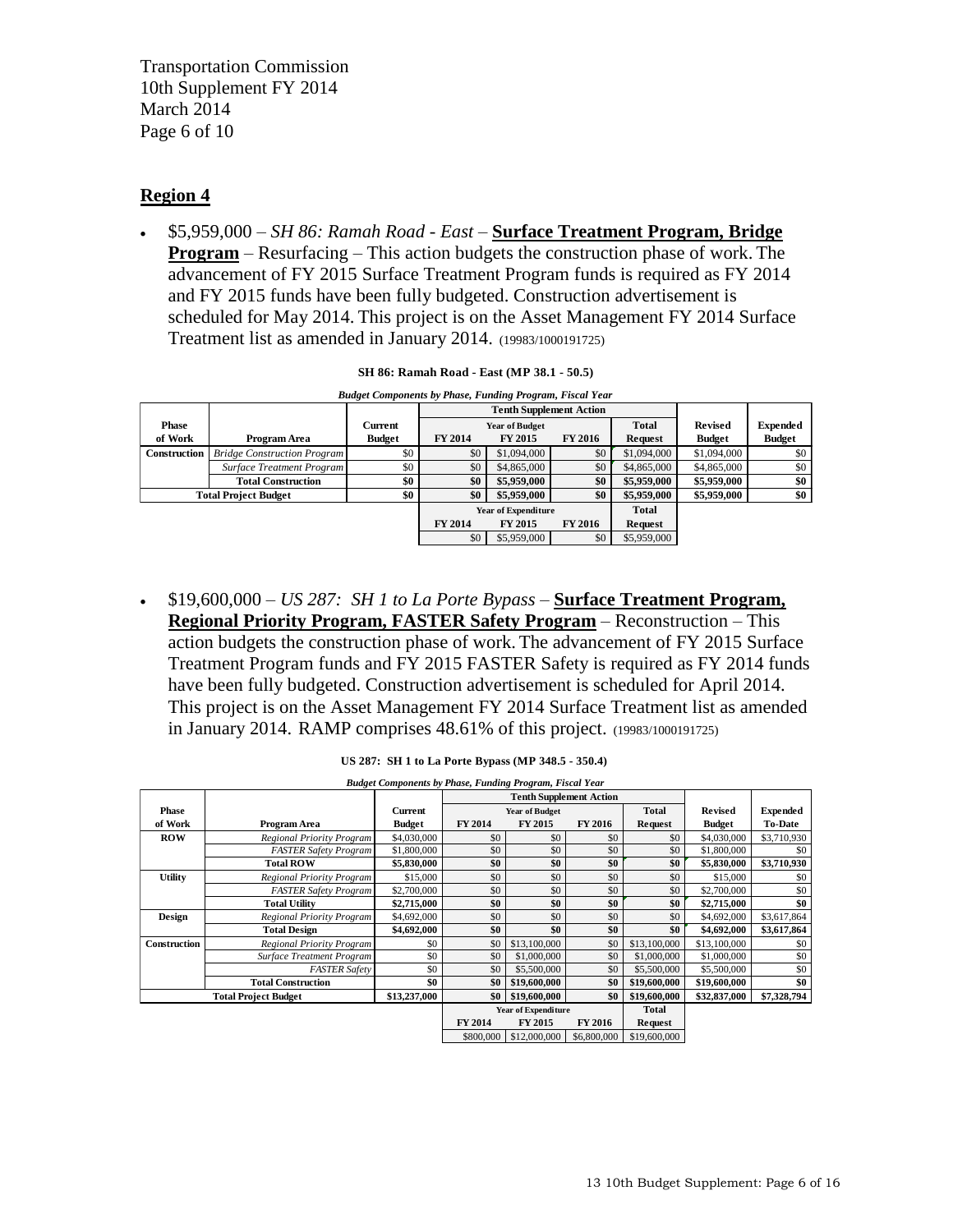Transportation Commission 10th Supplement FY 2014 March 2014 Page 7 of 10

# **Region 5**

 \$434,500 – *US 140: State Line to Hesperus (US 160) –* **Highway Safety Improvement Program** –Safety – This action budgets the construction phase of work. Construction advertisement is scheduled for April 2014. (19806/1000192616)

| <b>Expended</b> |
|-----------------|
| <b>Budget</b>   |
| \$0             |
| \$0             |
| \$0             |
|                 |
|                 |
|                 |
|                 |
|                 |

 \$7,293,944 – *US 285: Antonito –* **RAMP, Surface Treatment Program, Regional Priority Program, Local Agency – The city of Antonito is contributing \$100,000 for** storm drainage replacement. The advancement of FY 2016 Surface Treatment Program funds is required as FY 2014 and FY 2015 funds have been fully budgeted. Construction advertisement is scheduled for April 2014. RAMP comprises 29% of this project. (18972/1000192606)

| US 285: Antonito (MP $5.7 - 6.3$ ) |  |  |  |  |
|------------------------------------|--|--|--|--|
|------------------------------------|--|--|--|--|

|                     | this project. (18972/1000192606) |                                                                 |                                 |                                |                |                |                |                 |
|---------------------|----------------------------------|-----------------------------------------------------------------|---------------------------------|--------------------------------|----------------|----------------|----------------|-----------------|
|                     |                                  |                                                                 | US 285: Antonito (MP 5.7 - 6.3) |                                |                |                |                |                 |
|                     |                                  | <b>Budget Components by Phase, Funding Program, Fiscal Year</b> |                                 |                                |                |                |                |                 |
|                     |                                  |                                                                 |                                 | <b>Tenth Supplement Action</b> |                |                |                |                 |
| <b>Phase</b>        |                                  | Current                                                         |                                 | <b>Year of Budget</b>          |                | <b>Total</b>   | <b>Revised</b> | <b>Expended</b> |
| of Work             | Program Area                     | <b>Budget</b>                                                   | FY 2014                         | FY 2015                        | <b>FY 2016</b> | <b>Request</b> | <b>Budget</b>  | <b>To-Date</b>  |
| <b>ROW</b>          | <b>Surface Treatment Program</b> | \$75,440                                                        | \$0                             | \$0                            | \$0            | \$0            | \$75,440       | \$555           |
|                     | <b>Total ROW</b>                 | \$75,440                                                        | \$0                             | \$0                            | \$0            | \$0            | \$75,440       | \$555           |
| <b>Utility</b>      | Surface Treatment Program        | \$12,560                                                        | \$0                             | \$0                            | \$0            | \$0            | \$12,560       | \$3,614         |
|                     | <b>Total Utility</b>             | \$12,560                                                        | \$0                             | \$0                            | \$0            | \$0            | \$12,560       | \$4,440         |
| Design              | Surface Treatment Program        | \$417,000                                                       | \$0                             | \$0                            | \$0            | \$0            | \$417,000      | \$223,480       |
|                     | <b>Total Design</b>              | \$417,000                                                       | \$0                             | \$0                            | \$0            | \$0            | \$417,000      | \$223,480       |
| <b>Construction</b> | Regional Priority Program        | \$0                                                             | \$0                             | \$2,193,944                    | \$0            | \$2,193,944    | \$2,193,944    | \$0             |
|                     | Surface Treatment Program        | \$0                                                             | \$0                             | \$0                            | \$5,000,000    | \$5,000,000    | \$5,000,000    | \$0             |
|                     | Local Agency (City of Antonito)  | \$0                                                             | \$100,000                       | \$0                            | \$0            | \$100,000      | \$100,000      | \$0             |
|                     | <b>Total Construction</b>        | \$0                                                             | \$100,000                       | \$2,193,944                    | \$5,000,000    | \$7,293,944    | \$7,293,944    | \$0             |
|                     | <b>Total Project Budget</b>      | \$505,000                                                       | \$100,000                       | \$2,193,944                    | \$5,000,000    | \$7,293,944    | \$7,798,944    | \$228,475       |
|                     |                                  |                                                                 |                                 | <b>Year of Expenditure</b>     |                | Total          |                |                 |
|                     |                                  |                                                                 | <b>FY 2014</b>                  | FY 2015                        | <b>FY 2016</b> | Request        |                |                 |
|                     |                                  |                                                                 | \$0                             | \$3,646,972                    | \$3,646,972    | \$7,293,944    |                |                 |
|                     |                                  |                                                                 |                                 |                                |                |                |                |                 |
|                     |                                  |                                                                 |                                 |                                |                |                |                |                 |

| Budget Components by Phase, Funding Program, Fiscal Year |  |  |  |
|----------------------------------------------------------|--|--|--|
|                                                          |  |  |  |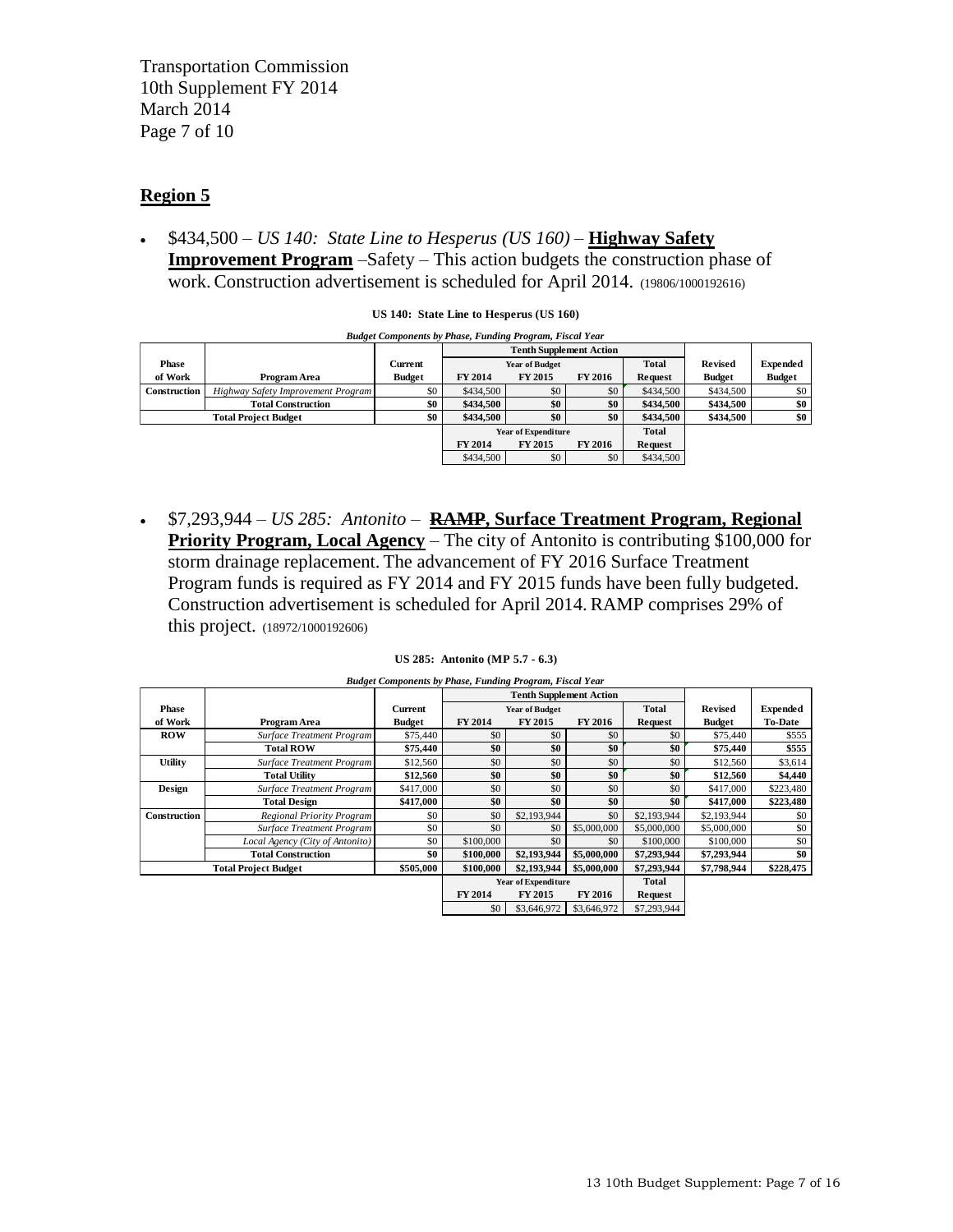\$19,365,150 – *US 491: State Line to Towaoc –* **RAMP, Surface Treatment Program, Bridge Program, Highway Safety Improvement Program** –

Resurfacing *–* This action budgets the construction phase of work. Construction advertisement is scheduled for April 2014. RAMP comprises 93% of this project. (19202/1000192607)

|              | (19202/1000192607)                                              |                                                         |             |                            |                                |                |                |                 |  |  |
|--------------|-----------------------------------------------------------------|---------------------------------------------------------|-------------|----------------------------|--------------------------------|----------------|----------------|-----------------|--|--|
|              |                                                                 | US 491: SL to Towaoc (MP 17.9 - 27.85 and MP 0 - 6.421) |             |                            |                                |                |                |                 |  |  |
|              | <b>Budget Components by Phase, Funding Program, Fiscal Year</b> |                                                         |             |                            |                                |                |                |                 |  |  |
|              |                                                                 |                                                         |             |                            | <b>Tenth Supplement Action</b> |                |                |                 |  |  |
| <b>Phase</b> |                                                                 | Current                                                 |             | <b>Year of Budget</b>      |                                | <b>Total</b>   | <b>Revised</b> | <b>Expended</b> |  |  |
| of Work      | Program Area                                                    | <b>Budget</b>                                           | FY 2014     | FY 2015                    | FY 2016                        | <b>Request</b> | <b>Budget</b>  | <b>To-Date</b>  |  |  |
| <b>ROW</b>   | <b>FASTER Safety Program</b>                                    | \$11.100                                                | \$0         | \$0                        | \$0                            | \$0            | \$11,100       | \$0             |  |  |
|              | <b>Total ROW</b>                                                | \$11,100                                                | \$0         | \$0                        | \$0                            | \$0            | \$11,100       | \$0             |  |  |
| Design       | <b>Regional Priority Program</b>                                | \$500,000                                               | \$0         | \$0                        | \$0                            | \$0            | \$500,000      | \$500,000       |  |  |
|              | Surface Treatment Program                                       | \$1,062,146                                             | \$0         | \$0                        | \$0                            | \$0            | \$1,062,146    | \$238,293       |  |  |
|              | <b>Total Design</b>                                             | \$1,562,146                                             | \$0         | \$0                        | \$0                            | \$0            | \$1,562,146    | \$738,293       |  |  |
| Construction | <b>Bridge Construction Program</b>                              | \$0                                                     | \$151,713   | \$0                        | \$0                            | \$151,713      | \$151,713      | \$0             |  |  |
|              | Surface Treatment Program                                       | \$0                                                     | \$0         | \$0                        | \$19,091,437                   | \$19,091,437   | \$19,091,437   | \$0             |  |  |
|              | Highway Safety Improvement Program                              | \$0                                                     | \$122,000   | \$0                        | \$0                            | \$122,000      | \$122,000      | \$0             |  |  |
|              | <b>Total Construction</b>                                       | \$0                                                     | \$273,713   | \$0                        | \$19,091,437                   | \$19,365,150   | \$19,365,150   | \$0             |  |  |
|              | <b>Total Project Budget</b>                                     | \$1,573,246                                             | \$273,713   |                            | \$0 \$19,091,437               | \$19,365,150   | \$20,938,396   | \$738,293       |  |  |
|              |                                                                 |                                                         |             | <b>Year of Expenditure</b> |                                | Total          |                |                 |  |  |
|              |                                                                 |                                                         | FY 2014     | FY 2015                    | <b>FY 2016</b>                 | Request        |                |                 |  |  |
|              |                                                                 |                                                         | \$1,579,852 | \$17,785,298               | \$0                            | \$19,365,150   |                |                 |  |  |
|              |                                                                 |                                                         |             |                            |                                |                |                |                 |  |  |
|              |                                                                 |                                                         |             |                            |                                |                |                |                 |  |  |

|  |  |  |  |  |  |  | US 491: SL to Towaoc (MP 17.9 - 27.85 and MP 0 - 6.421) |
|--|--|--|--|--|--|--|---------------------------------------------------------|
|--|--|--|--|--|--|--|---------------------------------------------------------|

### **Staff Branches – Intelligent Transportation Systems (ITS)**

 \$3,020,000 – *I-25: North Corridor –* **RAMP, ITS** – Traffic Management *–* This action budgets funding for the design and construction phases of work to install travel time indicators, closed circuit monitors, and radar detection devices in various locations on I-25 in Region 4. Construction advertisement is scheduled for April 2014. (19782/1000192154)

|               | 2014. (19782/1000192154)          |                                                                 |                             |                                |                |                |                |                 |
|---------------|-----------------------------------|-----------------------------------------------------------------|-----------------------------|--------------------------------|----------------|----------------|----------------|-----------------|
|               |                                   |                                                                 | <b>I-25: North Corridor</b> |                                |                |                |                |                 |
|               |                                   | <b>Budget Components by Phase, Funding Program, Fiscal Year</b> |                             |                                |                |                |                |                 |
|               |                                   |                                                                 |                             | <b>Tenth Supplement Action</b> |                |                |                |                 |
| Phase         |                                   | Current                                                         |                             | <b>Year of Budget</b>          |                | <b>Total</b>   | <b>Revised</b> | <b>Expended</b> |
| of Work       | Program Area                      | <b>Budget</b>                                                   | FY 2014                     | <b>FY 2015</b>                 | <b>FY 2016</b> | <b>Request</b> | <b>Budget</b>  | <b>Budget</b>   |
| <b>Design</b> | <b>ITS</b> Infrastructure Program | \$0                                                             | \$20,000                    | \$0                            | \$0            | \$20,000       | \$20,000       | \$0             |
|               | <b>Total Design</b>               | \$0                                                             | \$20,000                    | \$0                            | \$0            | \$20,000       | \$20,000       | \$0             |
| Construction  | <b>ITS</b> Infrastructure Program | \$0                                                             | \$3,000,000                 | \$0                            | \$0            | \$3,000,000    | \$3,000,000    | \$0             |
|               | <b>Total Construction</b>         | \$0                                                             | \$3,000,000                 | \$0                            | \$0            | \$3,000,000    | \$3,000,000    | \$0             |
|               | <b>Total Project Budget</b>       | \$0                                                             | \$3,020,000                 | \$0                            | \$0            | \$3,020,000    | \$3,020,000    | \$0             |
|               |                                   |                                                                 |                             | <b>Year of Expenditure</b>     |                | <b>Total</b>   |                |                 |
|               |                                   |                                                                 | <b>FY 2014</b>              | <b>FY 2015</b>                 | <b>FY 2016</b> | <b>Request</b> |                |                 |
|               |                                   |                                                                 | \$3,020,000                 | \$0                            | \$0            | \$3,020,000    |                |                 |
|               |                                   |                                                                 |                             |                                |                |                |                |                 |

#### **I-25: North Corridor**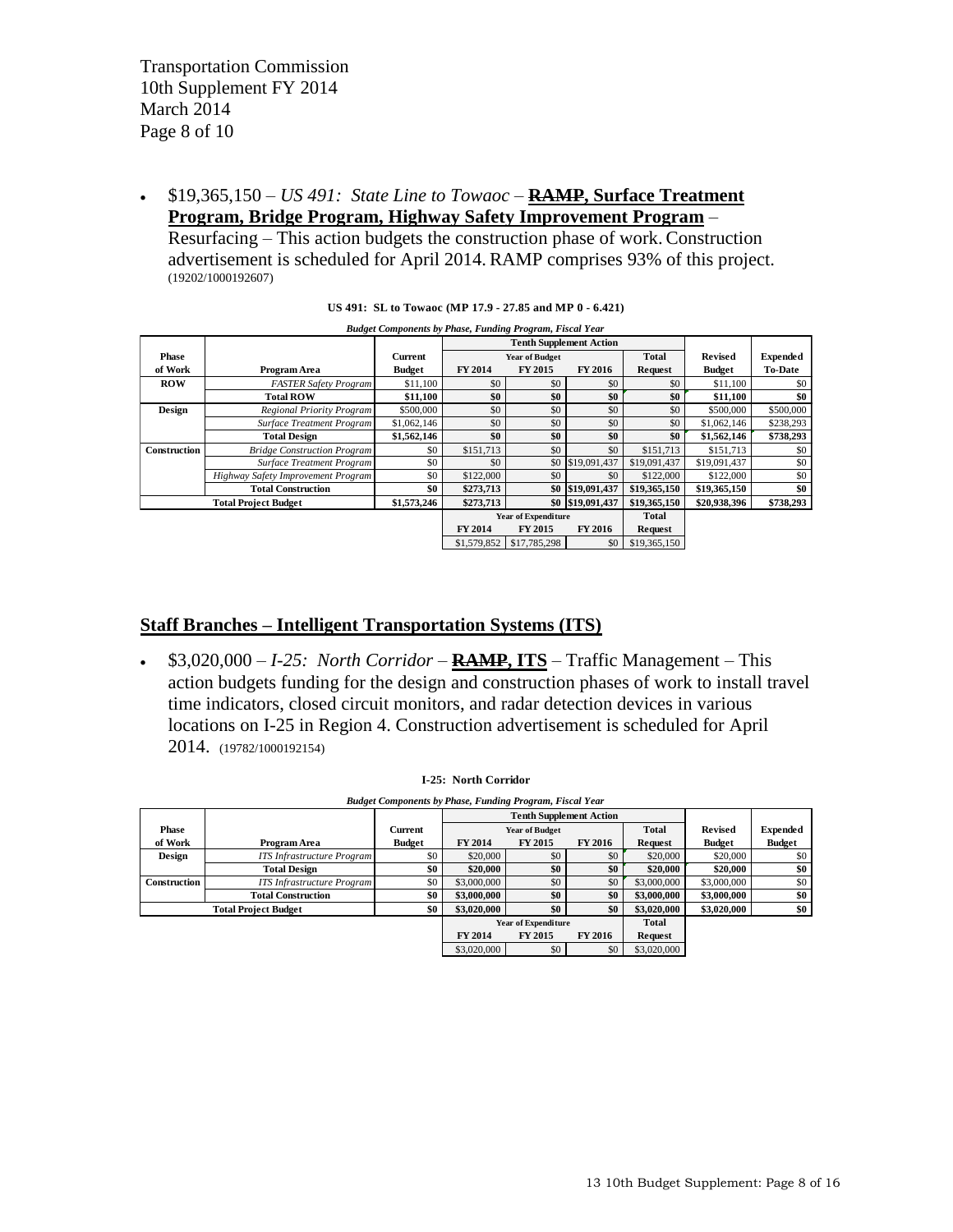Transportation Commission 10th Supplement FY 2014 March 2014 Page 9 of 10

### **Staff Maintenance**

 $\cdot$  \$5,324,890 – To complete winter operations for the remainder of the winter season, supplemental funds are needed. Note: After the February Snow and Ice supplemental action approved in February 2014, the *Snow and Ice Contingency Reserve Fund* had a remaining balance of \$3,402,388, leaving an insufficient balance to fund the March supplemental request. Therefore, a transfer from the *Transportation Commission Contingency Reserve Fund* of \$1,922,502 to the *Snow and Ice Contingency Reserve Fund* is needed to fully fund the amount requested. (PST-TCS-14/10001)

# **FY 2014 Snow and Ice Contingency Request March 2014 Supplemental Request**

| $-22 - 52$                        |               |
|-----------------------------------|---------------|
| <b>Greeley Maintenance</b>        | \$<br>951,552 |
| <b>Grand Junction Maintenance</b> | \$2,113,451   |
| Pueblo Maintenance                | \$<br>753,132 |
| Aurora Maintenance                | \$<br>902,372 |
| Craig Maintenance                 | \$<br>497,181 |
| Alamosa Maintenance               | \$<br>86,474  |
| Eisenhower Tunnel                 | \$<br>13,028  |
| Greeley Traffic                   | \$<br>2,151   |
| Durango Traffic                   | 5,549         |
|                                   |               |

\$ 5,324,890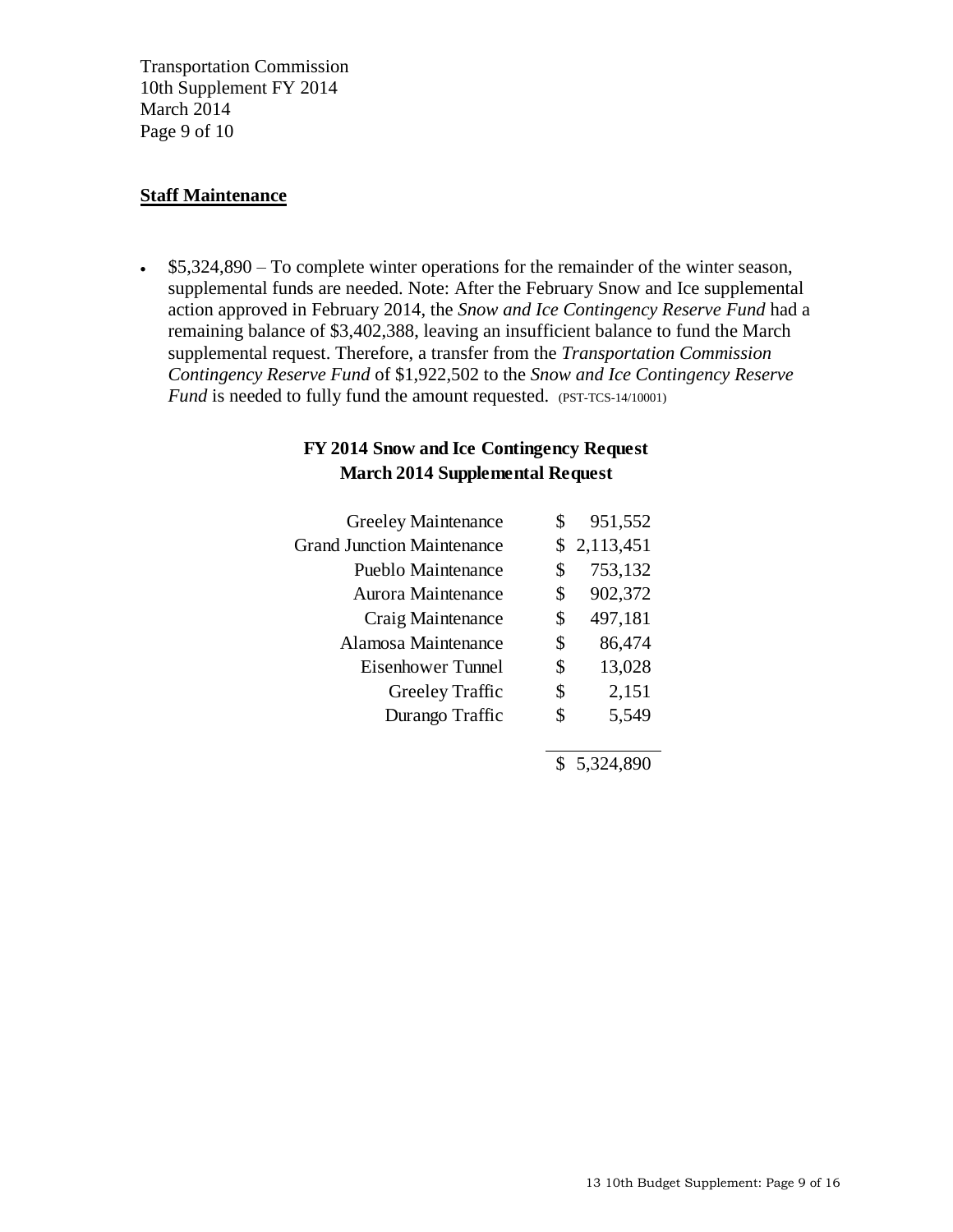Transportation Commission 10th Supplement FY 2014 March 2014 Page 10 of 10

# For Informational Purposes

# **Region 4**

 \$3,550,760 – *I-76: East of Crook to Sedgwick - Phase I –* **RAMP, Bridge Program,** Surface Treatment – This action augments the construction phase of work for a construction modification order (CMO) to expand the scope of work to include FY 2014 bridge preventative maintenance. Project was awarded in December 2013. RAMP comprises 100% of this project. (19458/1000192411)

|                                                                                                                   | RAMP comprises 100% of this project. (19458/1000192411) |               |                            |                                |                |                |                |                 |
|-------------------------------------------------------------------------------------------------------------------|---------------------------------------------------------|---------------|----------------------------|--------------------------------|----------------|----------------|----------------|-----------------|
| I-76: East of Crook to Sedgwick (MP 147 - 167)<br><b>Budget Components by Phase, Funding Program, Fiscal Year</b> |                                                         |               |                            |                                |                |                |                |                 |
|                                                                                                                   |                                                         |               |                            | <b>Tenth Supplement Action</b> |                |                |                |                 |
| Phase                                                                                                             |                                                         | Current       |                            | <b>Year of Budget</b>          |                | Total          | <b>Revised</b> | <b>Expended</b> |
| of Work                                                                                                           | Program Area                                            | <b>Budget</b> | FY 2014                    | <b>FY 2015</b>                 | <b>FY 2016</b> | <b>Request</b> | <b>Budget</b>  | <b>To-Date</b>  |
| <b>Utility</b>                                                                                                    | <b>Surface Treatment Program</b>                        | \$2,000       | \$0                        | \$0                            | \$0            | \$0            | \$2,000        | \$0             |
|                                                                                                                   | <b>Total Utility</b>                                    | \$2,000       | \$0                        | \$0                            | \$0            | \$0            | \$2,000        | \$0             |
| <b>Construction</b>                                                                                               | <b>Bridge Construction Program</b>                      | \$0           | \$1,775,380                | \$1,775,380                    | \$0            | \$3,550,760    | \$3,550,760    | \$0             |
|                                                                                                                   | <b>Surface Treatment Program</b>                        | \$22,760,394  | \$0                        | \$0                            | \$0            | \$0            | \$22,760,394   | \$0             |
|                                                                                                                   | <b>Total Construction</b>                               | \$22,760,394  | \$1,775,380                | \$1,775,380                    | \$0            | \$3,550,760    | \$26,311,154   | \$0             |
|                                                                                                                   | <b>Total Project Budget</b>                             | \$22,762,394  | \$1,775,380                | \$1,775,380                    | \$0            | \$3,550,760    | \$26,313,154   | \$0             |
|                                                                                                                   |                                                         |               | <b>Year of Expenditure</b> |                                |                | Total          |                |                 |
| FY 2014<br><b>FY 2015</b>                                                                                         |                                                         |               |                            |                                | <b>FY 2016</b> | Request        |                |                 |
| \$0<br>\$1,775,380<br>\$3,550,760<br>\$1,775,380                                                                  |                                                         |               |                            |                                |                |                |                |                 |
|                                                                                                                   |                                                         |               |                            |                                |                |                |                |                 |

**I-76: East of Crook to Sedgwick (MP 147 - 167)**

# **Region 5**

 \$289,605 *– FY14 Ramp Bridge Preventative Maintenance –* **RAMP, Bridge Program** – The budget for the construction phase of this project has been increased by \$289,605 in order to award the project. The low bid came in 25% over the engineer's estimate. RAMP comprises 100% of this project. (19919/1000192348)

| FY 2014 Bridge Preventative Maintenance - Region 5 |  |
|----------------------------------------------------|--|
|----------------------------------------------------|--|

| engineer's estimate. RAMP comprises 100% of this project. (19919/1000192348) |                                                                                                   |               |           |                            |                |              |                |                 |
|------------------------------------------------------------------------------|---------------------------------------------------------------------------------------------------|---------------|-----------|----------------------------|----------------|--------------|----------------|-----------------|
| FY 2014 Bridge Preventative Maintenance - Region 5                           |                                                                                                   |               |           |                            |                |              |                |                 |
|                                                                              | <b>Budget Components by Phase, Funding Program, Fiscal Year</b><br><b>Tenth Supplement Action</b> |               |           |                            |                |              |                |                 |
| Phase                                                                        |                                                                                                   | Current       |           | <b>Year of Budget</b>      |                | <b>Total</b> | <b>Revised</b> | <b>Expended</b> |
| of Work                                                                      | Program Area                                                                                      | <b>Budget</b> | FY 2014   | <b>FY 2015</b>             | <b>FY 2016</b> | Request      | <b>Budget</b>  | <b>Budget</b>   |
| Construction                                                                 | <b>Bridge Construction Program</b>                                                                | \$1,201,586   | \$289,605 | \$0                        | \$0            | \$289,605    | \$1,491,191    | \$0             |
|                                                                              | <b>Total Construction</b>                                                                         | \$1,201,586   | \$289,605 | \$0                        | \$0            | \$289,605    | \$1,491,191    | \$0             |
|                                                                              | <b>Total Project Budget</b>                                                                       | \$1,201,586   | \$289,605 | \$0                        | \$0            | \$289,605    | \$1,491,191    | \$0             |
|                                                                              |                                                                                                   |               |           | <b>Year of Expenditure</b> |                | Total        |                |                 |
|                                                                              |                                                                                                   |               | FY 2014   | <b>FY 2015</b>             | <b>FY 2016</b> | Request      |                |                 |
|                                                                              |                                                                                                   |               | \$0       | \$289,605                  | \$0            | \$289,605    |                |                 |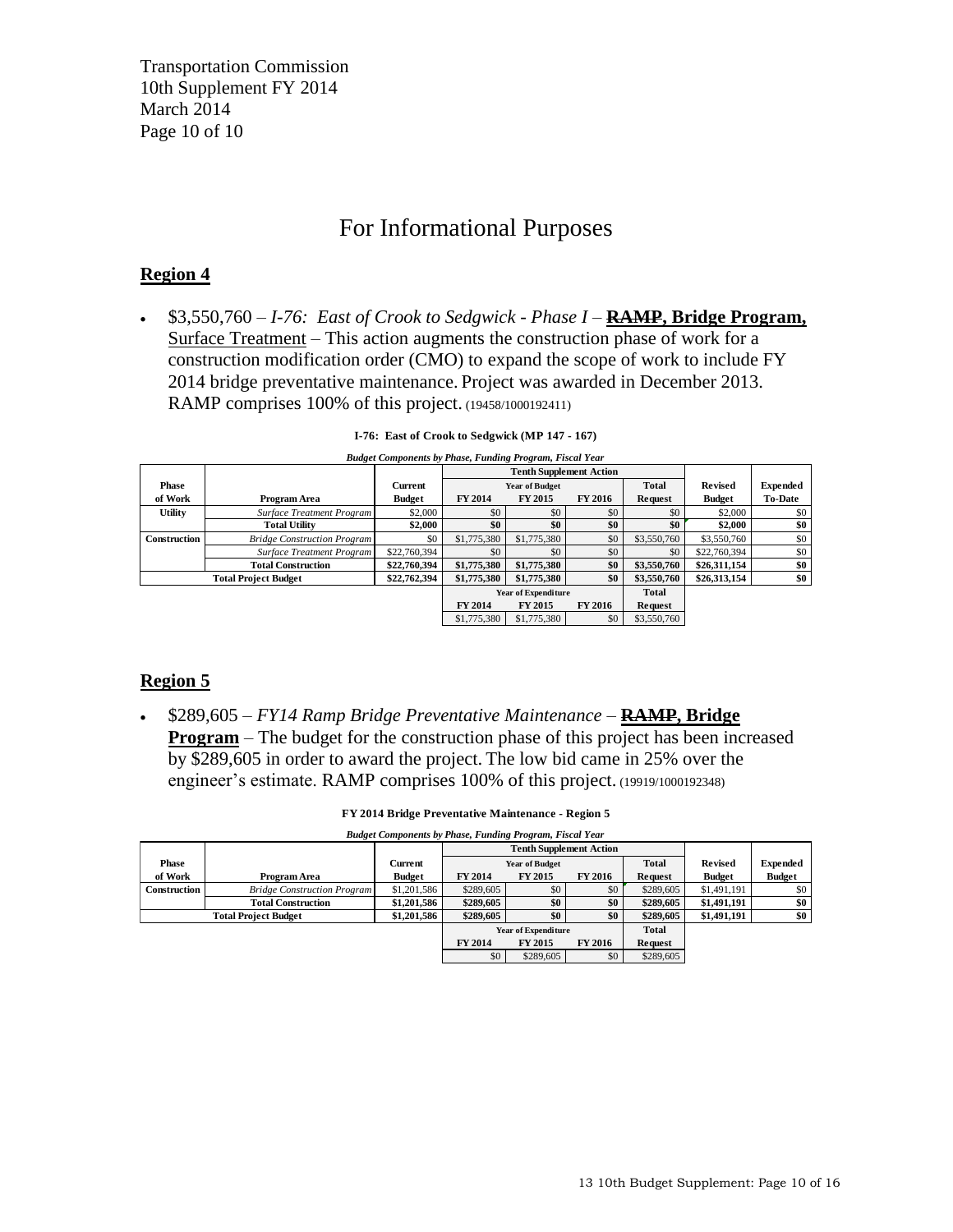# **COLORADO DEPARTMENT OF TRANSPORTATION**

# **STATE OF COLORADO**

**Tenth Supplement** 

**Fiscal year 2013-2014**

**Dated: March 20, 2014** 

13 10th Budget Supplement: Page 11 of 16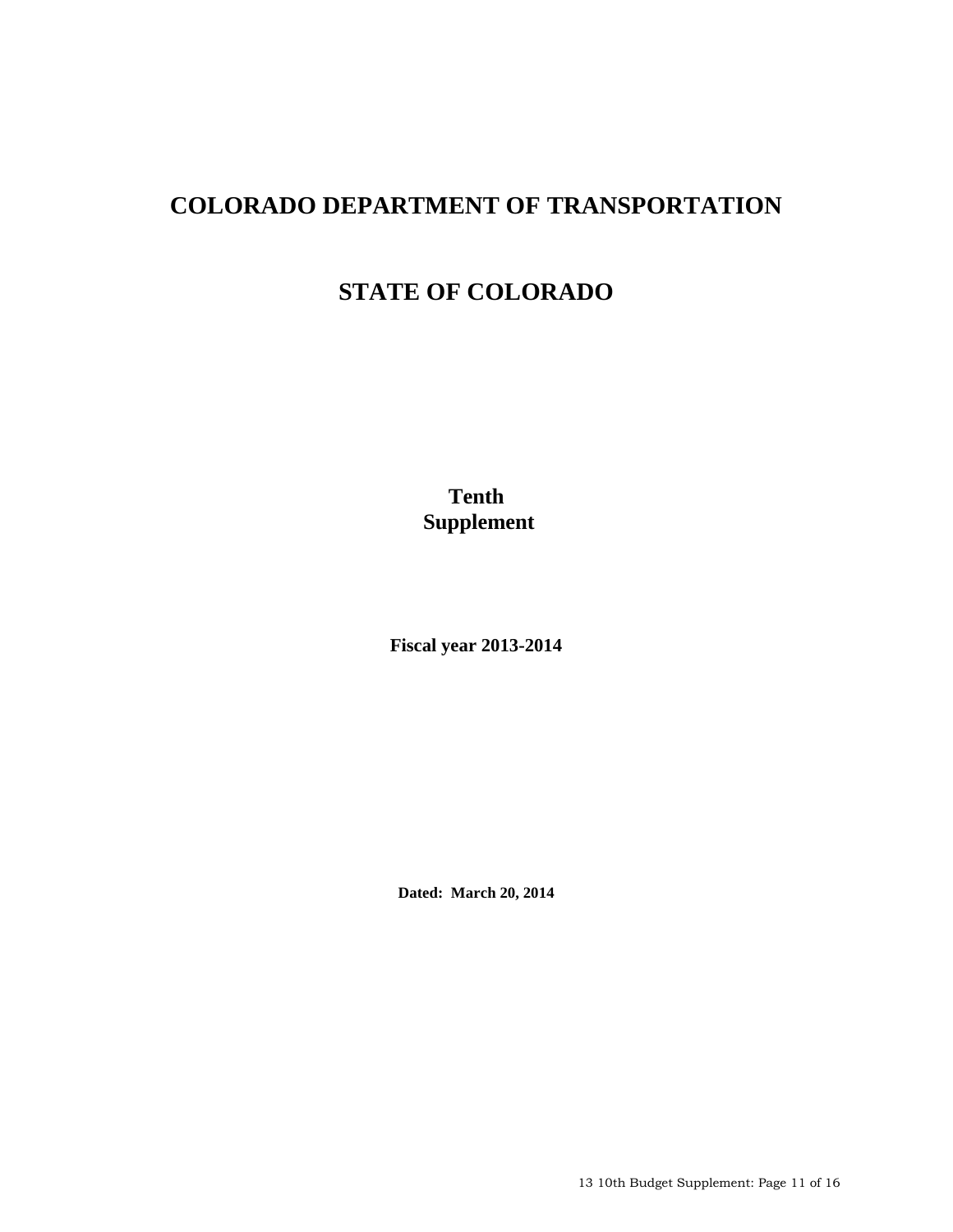# **COLORADO DEPARTMENT OF TRANSPORTATION STATE OF COLORADO**

**RESOLUTION NO. TC –**

**"BE IT RESOLVED, That the Tenth Supplement to the Fiscal Year 2013-2014 Budget be approved by the Commission"**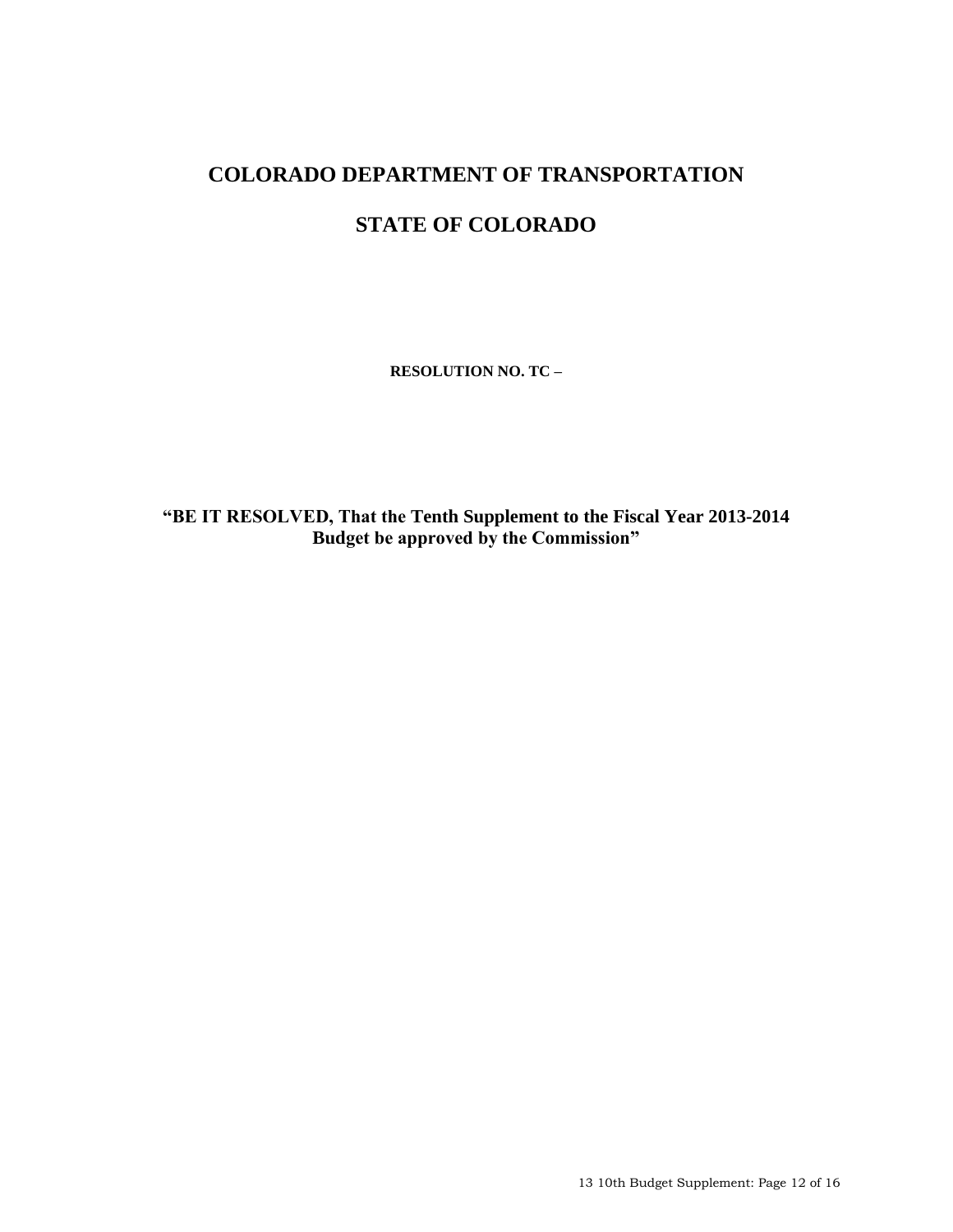#### **Project Detail**

|                            |                |                                                          | <b>Project Detail</b>        |                  |                 |               |                          |                    |                             |
|----------------------------|----------------|----------------------------------------------------------|------------------------------|------------------|-----------------|---------------|--------------------------|--------------------|-----------------------------|
|                            |                |                                                          | <b>Bridge Rehabilitation</b> |                  |                 |               |                          |                    |                             |
| Region 1<br>SDR6739        | ---            | I-70 and I-76: Various Locations                         | F<br>19730                   | Adams/Jefferson  | D,C             | \$            | 150,000 \$               |                    | 2,000,000                   |
|                            |                |                                                          |                              |                  |                 |               |                          | $\mathbb S$        | 2,000,000                   |
| Region 3                   |                |                                                          | <b>Culverts</b>              |                  |                 |               |                          |                    |                             |
| SR36608                    | ---            | Montrose Residency - Critical Culverts                   | 18612                        | Various          | $R$ , $D$ , $C$ | \$            | 295,000 \$               |                    | 2,600,000                   |
| SR36608                    | $\overline{a}$ | SH 82: MP 72.1 - 73.1                                    | 19472                        | Lake             | D,C             | \$            | 180,000 \$               |                    | 500,000                     |
|                            |                |                                                          |                              |                  |                 |               |                          | $\mathbb{S}$       | 3,100,000                   |
|                            |                | <b>Intelligent Transportation Systems (ITS)</b>          |                              |                  |                 |               |                          |                    |                             |
| SST5273                    | 025A           | I-25: North Corridor Traffic Management                  | 19782                        | Adams/Broomfield | D,C             | \$            |                          | - \$               | 3,020,000                   |
|                            |                |                                                          |                              |                  |                 |               |                          | $\mathbf{\hat{S}}$ | 3,020,000                   |
| Region 4                   |                |                                                          | Reconstruction               |                  |                 |               |                          |                    |                             |
| SNF3389/SR46598            | 287C           | US 287: SH 1 to La Porte Bypass                          | Γ<br>12372                   | Larimer          |                 |               | R,U,D,C \$ 13,237,000 \$ |                    | 19,600,000                  |
|                            |                |                                                          |                              |                  |                 |               |                          | $\mathbb{S}$       | 19,600,000                  |
| Region 5                   |                |                                                          | <b>Safety</b>                |                  |                 |               |                          |                    |                             |
| SR56702                    | 140A           | US 140: State Line to Hesperus (US 160)                  | 19806                        | La Plata         | $\mathsf{C}$    | \$            |                          | $\mathbf{s}$       | 434,500                     |
|                            |                |                                                          |                              |                  |                 |               |                          | \$                 | 434,500                     |
|                            |                |                                                          | <b>Surface Treatment</b>     |                  |                 |               |                          |                    |                             |
| Region 1<br>SDR5220        | 0121A          | SH 121: Park Hill Avenue to Dartmouth Avenue             | 19671                        | Denver/Jefferson | D,C             | \$            | 124,764 \$               |                    | 9,500,000                   |
| <b>Region 2</b>            |                |                                                          |                              |                  |                 |               |                          |                    |                             |
| SR25216                    | 096A           | SH 96: East of Wetmore to West of Red Creek Springs Road |                              | Custer/Pueblo    | $\mathsf{C}$    | \$            |                          | $-$ \$             | 4,720,000                   |
| SR35217                    | 350A           | US 40: Steamboat East and West                           | 19708                        | Routt            | $\mathsf{C}$    | \$            |                          | $-$ \$             | 6,875,805                   |
| <b>Region 4</b><br>SR45218 | 086A           | SH 86: Ramah Road - East                                 | 19983                        | Elbert           | $\mathbf C$     | \$            |                          | $-$ \$             | 5,959,000                   |
| Region 5                   |                |                                                          |                              |                  |                 |               |                          |                    |                             |
| SR55219                    | 285A           | US 285: Antonito                                         | 18972                        | Conejos          | $R, U, D, C$ \$ |               | 505,000 \$               |                    | 7,293,944                   |
| SR55219                    | 160A/491A      | US 491: SL to Towaoch                                    | 19202                        | Montezuma        | R,D,C           | $\mathsf{\$}$ | 1,573,246 \$             |                    | 19,365,150                  |
|                            |                |                                                          |                              |                  |                 |               |                          |                    |                             |
|                            |                |                                                          | Maintenance                  |                  |                 |               |                          | $\mathbb{S}$       | 53,713,899                  |
|                            |                |                                                          |                              |                  |                 |               |                          |                    |                             |
|                            |                | Snow and Ice Contingency Disbursement                    | PST-TCS-14                   |                  |                 | \$            | 3,402,388 \$             |                    | (3,402,388)                 |
|                            |                | Transportation Commission Contingency Reserve            | PST-TCC-14                   |                  |                 |               | \$87,612,457             | - \$               | (1,922,502)                 |
|                            |                | Greeley Maintenance                                      |                              |                  |                 |               |                          | \$                 | 951,552                     |
|                            |                | <b>Grand Junction Maintenance</b>                        |                              |                  |                 |               |                          | \$                 | 2,113,451                   |
|                            |                | Pueblo Maintenance                                       |                              |                  |                 |               |                          | \$                 | 753,132                     |
|                            |                | Aurora Maintenance                                       |                              |                  |                 |               |                          | \$                 | 902,372                     |
|                            |                | Craig Maintenance                                        |                              |                  |                 |               |                          | \$                 | 497,181                     |
|                            |                | Alamosa Maintenance                                      |                              |                  |                 |               |                          | \$                 | 86,474                      |
|                            |                | Eisenhower Tunnel                                        |                              |                  |                 |               |                          | \$                 | 13,028                      |
|                            |                | Greeley Traffic                                          |                              |                  |                 |               |                          | \$<br>\$           | 2,151                       |
|                            |                | Durango Traffic                                          |                              |                  |                 |               |                          |                    | 5,549                       |
|                            |                |                                                          |                              |                  |                 |               |                          | \$                 | $\mathcal{L}_{\mathcal{A}}$ |
|                            |                |                                                          |                              |                  |                 |               | Grand Total \$           |                    | 81,868,399                  |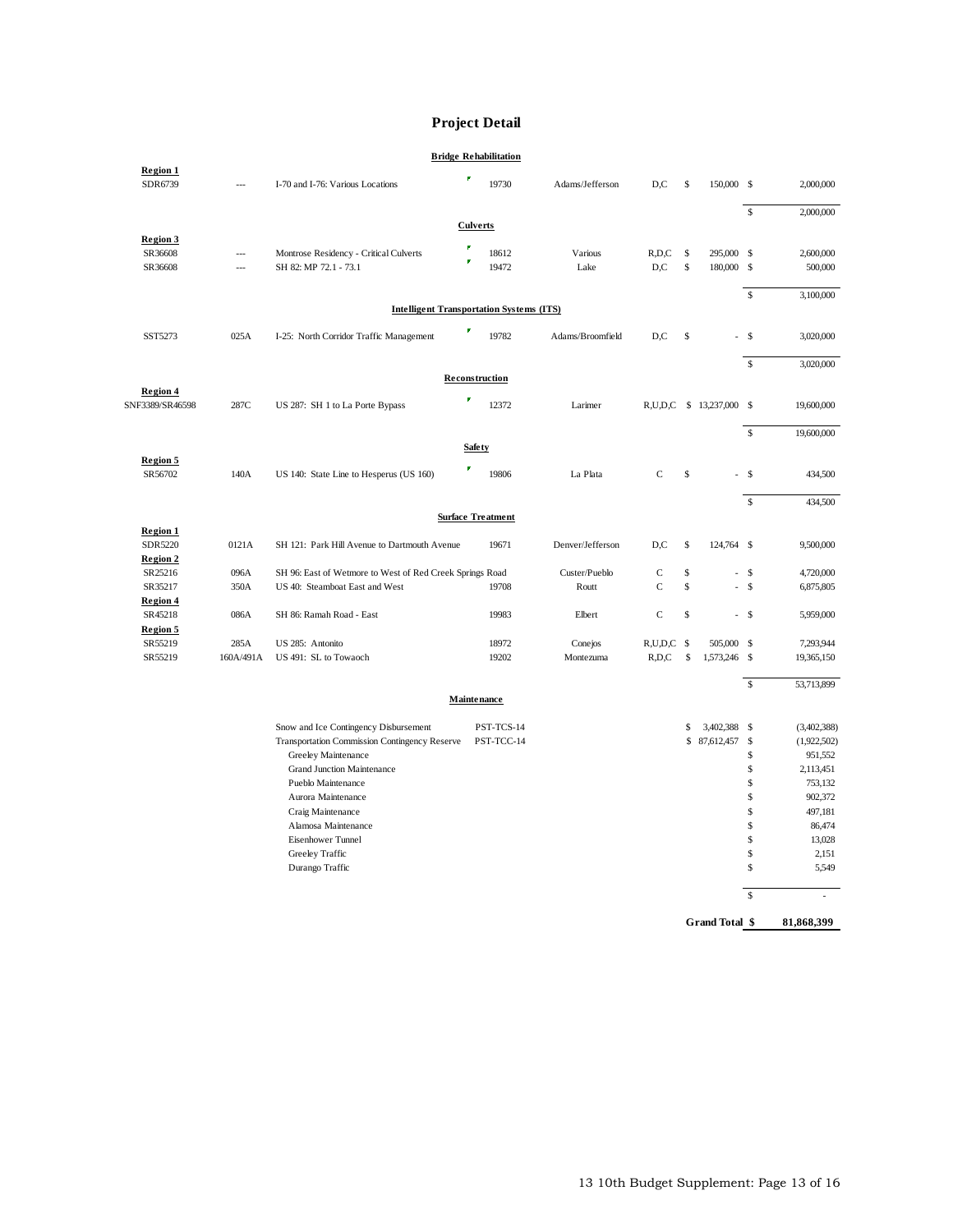# **Current Status of Flood Projects after Receipt of \$140 Million Emergency Relief Funding September 11, 2013 Flood Disaster**

*There has been no change in project budget status since last reporting period (February 2014).*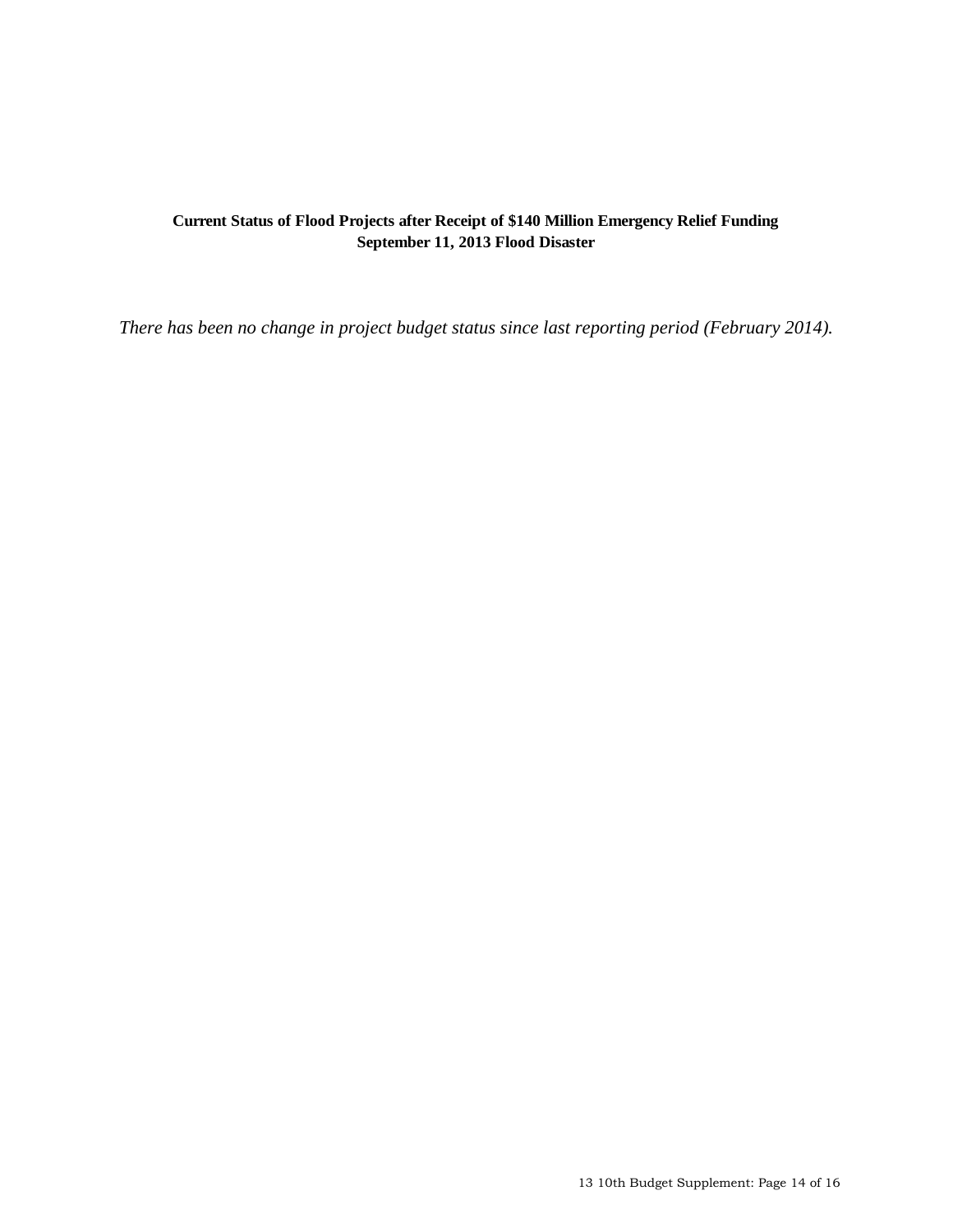#### **Transportation Commission Contingency Reserve Fund Tenth Supplement FY 2014 Budget**

| <b>Transaction</b> |                                                                                        |      |               |                        | Reference                                                                                                                                                                                                                                                                                                                                                                                                                                                                                                                                                                                                |
|--------------------|----------------------------------------------------------------------------------------|------|---------------|------------------------|----------------------------------------------------------------------------------------------------------------------------------------------------------------------------------------------------------------------------------------------------------------------------------------------------------------------------------------------------------------------------------------------------------------------------------------------------------------------------------------------------------------------------------------------------------------------------------------------------------|
| Date               | <b>Transaction Description</b>                                                         |      | Amount        | <b>Balance</b>         | <b>Document</b>                                                                                                                                                                                                                                                                                                                                                                                                                                                                                                                                                                                          |
| $May-13$           | Final Balance 12S13                                                                    |      |               | \$<br>49,301,722       |                                                                                                                                                                                                                                                                                                                                                                                                                                                                                                                                                                                                          |
|                    | project closure $(16984)$ \$                                                           |      | 380,000       |                        | 1000176263                                                                                                                                                                                                                                                                                                                                                                                                                                                                                                                                                                                               |
|                    | rollforward adjustment for FY 2013 (R15MS-010)                                         | -\$  | 187,950       |                        | 1000176365                                                                                                                                                                                                                                                                                                                                                                                                                                                                                                                                                                                               |
|                    | write off funds adjustment FY 13 COPS refunding                                        | -\$  | (1,752,173)   |                        | 1000178381<br>1000178359<br>1000178942-178949/180532<br>1000181817<br>1000182746<br>1000182745<br>1000176367<br>1000183736<br>1000183782/183783<br>1000179817/179819<br>1000183839<br>1000183914<br>1000183966<br>1000184146<br>1000184281<br>1000185027<br>1000184618<br>1000184618<br>1000184993<br>1000183782/183783<br>1000185350<br>1000185373<br>1000185393<br>1000186199/186201<br>1000186202/186203<br>1000186204<br>1000185115<br>1000185264<br>1000185345<br>1000185394/185821<br>1000185819<br>1000185280<br>1000186200<br>1000186205<br>1000186206<br>1000186207<br>1000187385<br>1000187389 |
| June- $13$         | Balance 1S14                                                                           |      |               | \$<br>48,117,499       |                                                                                                                                                                                                                                                                                                                                                                                                                                                                                                                                                                                                          |
| $July-13$          | Balance 2S14                                                                           |      |               | \$<br>48,117,499<br>ř. |                                                                                                                                                                                                                                                                                                                                                                                                                                                                                                                                                                                                          |
|                    | FY 2014 Resource Allocation                                                            | \$   | 25,890,107    |                        |                                                                                                                                                                                                                                                                                                                                                                                                                                                                                                                                                                                                          |
|                    | project surpluses returned to TCCRF (14959 and 16444)                                  | \$   | 2,383,359     |                        |                                                                                                                                                                                                                                                                                                                                                                                                                                                                                                                                                                                                          |
|                    | transfer to Region 4 for US 36 Phase II                                                | -\$  | (3,000,000)   |                        |                                                                                                                                                                                                                                                                                                                                                                                                                                                                                                                                                                                                          |
|                    | transfer to Office of Transportation Safety                                            | -\$  | (900,000)     |                        |                                                                                                                                                                                                                                                                                                                                                                                                                                                                                                                                                                                                          |
|                    | transfer to Region 2 for US 24 Flooding - August 2013                                  | -\$  | (5,500,000)   |                        | 1000186652<br>1000187389<br>1000188244/189154<br>1000188246                                                                                                                                                                                                                                                                                                                                                                                                                                                                                                                                              |
| August-13          | Balance 3S14                                                                           |      |               | \$<br>66,990,965       |                                                                                                                                                                                                                                                                                                                                                                                                                                                                                                                                                                                                          |
|                    | OPN/OPS unbudgeted prior year funds                                                    | \$   | 7,910,747     | Б                      |                                                                                                                                                                                                                                                                                                                                                                                                                                                                                                                                                                                                          |
|                    | final repayment of October 2012 loan to DTR                                            | -S   | 7,885,914     |                        |                                                                                                                                                                                                                                                                                                                                                                                                                                                                                                                                                                                                          |
|                    | FY 2013 carry forward from cost centers                                                | -\$  | 8,746,118     |                        |                                                                                                                                                                                                                                                                                                                                                                                                                                                                                                                                                                                                          |
|                    | bond refunding                                                                         | -\$  | 8,231,926     | P                      |                                                                                                                                                                                                                                                                                                                                                                                                                                                                                                                                                                                                          |
|                    | project surplus returned to TCCRF                                                      | \$   | 3,008         |                        |                                                                                                                                                                                                                                                                                                                                                                                                                                                                                                                                                                                                          |
|                    | FY 2013 Federal redistribution                                                         | -\$  | 25,515,737    |                        |                                                                                                                                                                                                                                                                                                                                                                                                                                                                                                                                                                                                          |
|                    | Worksman's Comp (E0176-010)                                                            | -S   | (6,969,138)   |                        |                                                                                                                                                                                                                                                                                                                                                                                                                                                                                                                                                                                                          |
|                    | <b>FHWA Emergency Relief</b> \$                                                        |      | 5,000,000     |                        |                                                                                                                                                                                                                                                                                                                                                                                                                                                                                                                                                                                                          |
|                    | allocation to SW Emergency Relief project                                              | -\$  | (5,000,000)   |                        |                                                                                                                                                                                                                                                                                                                                                                                                                                                                                                                                                                                                          |
|                    | Xcel invoice \$                                                                        |      | (100,000)     |                        |                                                                                                                                                                                                                                                                                                                                                                                                                                                                                                                                                                                                          |
| September-13       | Balance 4S14                                                                           |      |               | \$118,215,277          |                                                                                                                                                                                                                                                                                                                                                                                                                                                                                                                                                                                                          |
|                    | <b>FHWA Emergency Relief</b> \$                                                        |      | 25,000,000    |                        |                                                                                                                                                                                                                                                                                                                                                                                                                                                                                                                                                                                                          |
|                    | allocation to SW Emergency Relief project                                              | -S   | (25,000,000)  |                        |                                                                                                                                                                                                                                                                                                                                                                                                                                                                                                                                                                                                          |
|                    | return 2013 Snow and Ice contingency balance to TCCRF                                  | -S   | 2,668,831     |                        |                                                                                                                                                                                                                                                                                                                                                                                                                                                                                                                                                                                                          |
|                    | fund roll forward decision items                                                       | -\$  | (8, 238, 709) |                        |                                                                                                                                                                                                                                                                                                                                                                                                                                                                                                                                                                                                          |
|                    | FY 2014 cost center allocation reconciliation                                          | -\$  | (3,964,560)   |                        |                                                                                                                                                                                                                                                                                                                                                                                                                                                                                                                                                                                                          |
|                    | net revenue adjustment for FY 2013 (after required program distribution adjustments)   | -\$  | 3,506,401     |                        |                                                                                                                                                                                                                                                                                                                                                                                                                                                                                                                                                                                                          |
|                    | return of project surplus                                                              | -S   | 52,238        |                        |                                                                                                                                                                                                                                                                                                                                                                                                                                                                                                                                                                                                          |
|                    | US 24 flood repairs/restoration supplemental request to that approved August 2013      | -S   | (1,180,000)   |                        |                                                                                                                                                                                                                                                                                                                                                                                                                                                                                                                                                                                                          |
|                    | US 50 (Fremont County) flood repairs/restoration/reimburse Maintenance - August 2013   | -\$  | (1,008,000)   |                        |                                                                                                                                                                                                                                                                                                                                                                                                                                                                                                                                                                                                          |
|                    | SH 50B (Pueblo County) flood repairs/restoration/reimburse Maintenance - August 2013   | -\$  | (25,000)      |                        |                                                                                                                                                                                                                                                                                                                                                                                                                                                                                                                                                                                                          |
|                    | transfer to Emergency Flood Response Administration cost center - September 2013       | -\$  | (1,000,000)   |                        |                                                                                                                                                                                                                                                                                                                                                                                                                                                                                                                                                                                                          |
|                    | September 2013 Emergency Relief projects                                               | -\$  | (9,477,847)   |                        |                                                                                                                                                                                                                                                                                                                                                                                                                                                                                                                                                                                                          |
|                    | SH 72 @ 78th, SH 128 near SH 93, SH 93 and SH 74 flood repairs - September 2013        | -\$  | (1,285,060)   |                        |                                                                                                                                                                                                                                                                                                                                                                                                                                                                                                                                                                                                          |
|                    | Various flood projects in Region 4 - September 2013                                    | -\$  | (46,909,850)  |                        |                                                                                                                                                                                                                                                                                                                                                                                                                                                                                                                                                                                                          |
|                    | SH 115 flood repairs/restoration - September 2013 \$                                   |      | (44, 130)     |                        |                                                                                                                                                                                                                                                                                                                                                                                                                                                                                                                                                                                                          |
|                    | I-25 @ Monument Branch culvert flood repairs/restoration - September 2013              | -\$  | (578, 897)    |                        |                                                                                                                                                                                                                                                                                                                                                                                                                                                                                                                                                                                                          |
|                    | US 24 request for future flood mitigation measures                                     | - \$ | (4,600,000)   |                        |                                                                                                                                                                                                                                                                                                                                                                                                                                                                                                                                                                                                          |
|                    | radio console upgrades for CTMC and EJMT \\$                                           |      | (600,000)     |                        |                                                                                                                                                                                                                                                                                                                                                                                                                                                                                                                                                                                                          |
|                    | fund TSM&O expand program delivery/services                                            | -\$  | (2,600,000)   |                        |                                                                                                                                                                                                                                                                                                                                                                                                                                                                                                                                                                                                          |
|                    | loan to DTR for contract authority until FTA grants are received by CDOT \$            |      | (5,305,665)   |                        |                                                                                                                                                                                                                                                                                                                                                                                                                                                                                                                                                                                                          |
| October-13         | Balance 5S14                                                                           |      |               | \$<br>37,625,029       |                                                                                                                                                                                                                                                                                                                                                                                                                                                                                                                                                                                                          |
|                    | FHWA Emergency Relief reimbursement \$                                                 |      | 3,287,538     |                        |                                                                                                                                                                                                                                                                                                                                                                                                                                                                                                                                                                                                          |
|                    | surplus from project closure (14551) \$                                                |      | 1,292,731     |                        |                                                                                                                                                                                                                                                                                                                                                                                                                                                                                                                                                                                                          |
|                    | additional allocation to ER administrative cost center \$                              |      | (1,000,000)   |                        | 1000189826/189929<br>1000189926/100190125<br>1000189974/<br>1000190712<br>1000190713<br>1000189926/100190125<br>1000191440<br>1000191532/1001191534<br>1000191618<br>pending                                                                                                                                                                                                                                                                                                                                                                                                                             |
|                    | additional allocation to ER projects \, \,                                             |      | (5,399,597)   |                        |                                                                                                                                                                                                                                                                                                                                                                                                                                                                                                                                                                                                          |
| November-13        | Balance 6S14                                                                           |      |               | \$<br>35,805,701       |                                                                                                                                                                                                                                                                                                                                                                                                                                                                                                                                                                                                          |
|                    | net adjusting entries to ER projects this reporting period \, \,                       |      | (3,361)       |                        |                                                                                                                                                                                                                                                                                                                                                                                                                                                                                                                                                                                                          |
|                    | closure \$                                                                             |      | 212           |                        |                                                                                                                                                                                                                                                                                                                                                                                                                                                                                                                                                                                                          |
|                    | transfer to STP-Metro, CMAQ, TAP to keep FY 2013 programs whole \$                     |      | (6,716,637)   |                        |                                                                                                                                                                                                                                                                                                                                                                                                                                                                                                                                                                                                          |
| December-13        | Balance 7S14                                                                           |      |               | \$<br>29,085,915       |                                                                                                                                                                                                                                                                                                                                                                                                                                                                                                                                                                                                          |
|                    | 2013 Local funds for match to FY 2013 transfer above \$                                |      | 1,269,366     |                        |                                                                                                                                                                                                                                                                                                                                                                                                                                                                                                                                                                                                          |
|                    | net adjusting entries to ER projects this reporting period \\$                         |      | (779, 182)    |                        |                                                                                                                                                                                                                                                                                                                                                                                                                                                                                                                                                                                                          |
| January-14         | Balance 8S14                                                                           |      |               | \$<br>29,576,099       |                                                                                                                                                                                                                                                                                                                                                                                                                                                                                                                                                                                                          |
|                    | Federal-aid Emergency Relief (ER) allocation \$                                        |      | 110,000,000   |                        |                                                                                                                                                                                                                                                                                                                                                                                                                                                                                                                                                                                                          |
|                    | distribution to Statewide Emergency Relief Pool                                        |      | (110,000,000) |                        |                                                                                                                                                                                                                                                                                                                                                                                                                                                                                                                                                                                                          |
|                    | partial repayment of short-term Emergency Relief (ER) loan for September 2013 Flooding | -\$  | 55,025,773    |                        |                                                                                                                                                                                                                                                                                                                                                                                                                                                                                                                                                                                                          |
|                    | repayment of Emergency Relief (ER) loan for Region 2                                   | -\$  | 3,200,000     |                        |                                                                                                                                                                                                                                                                                                                                                                                                                                                                                                                                                                                                          |
|                    | net adjusting entries to ER projects this reporting period                             | -S   | (15,787)      |                        |                                                                                                                                                                                                                                                                                                                                                                                                                                                                                                                                                                                                          |
|                    | rock fall mitigation US 550: Red Mountain Pass (Ruby Walls) 20114 \$                   |      | (173, 588)    |                        |                                                                                                                                                                                                                                                                                                                                                                                                                                                                                                                                                                                                          |
|                    | miscellaneous adjustment \$                                                            |      | (40)          |                        |                                                                                                                                                                                                                                                                                                                                                                                                                                                                                                                                                                                                          |
| February-14        | Balance 9S14                                                                           |      |               | \$<br>87,612,457       |                                                                                                                                                                                                                                                                                                                                                                                                                                                                                                                                                                                                          |
|                    | additional budget to supplement Snow and Ice operations \$                             |      | (1,922,502)   |                        |                                                                                                                                                                                                                                                                                                                                                                                                                                                                                                                                                                                                          |
| March-14           | Projected Balance 10S14                                                                |      |               | \$<br>85,689,955       |                                                                                                                                                                                                                                                                                                                                                                                                                                                                                                                                                                                                          |
|                    |                                                                                        |      |               |                        |                                                                                                                                                                                                                                                                                                                                                                                                                                                                                                                                                                                                          |